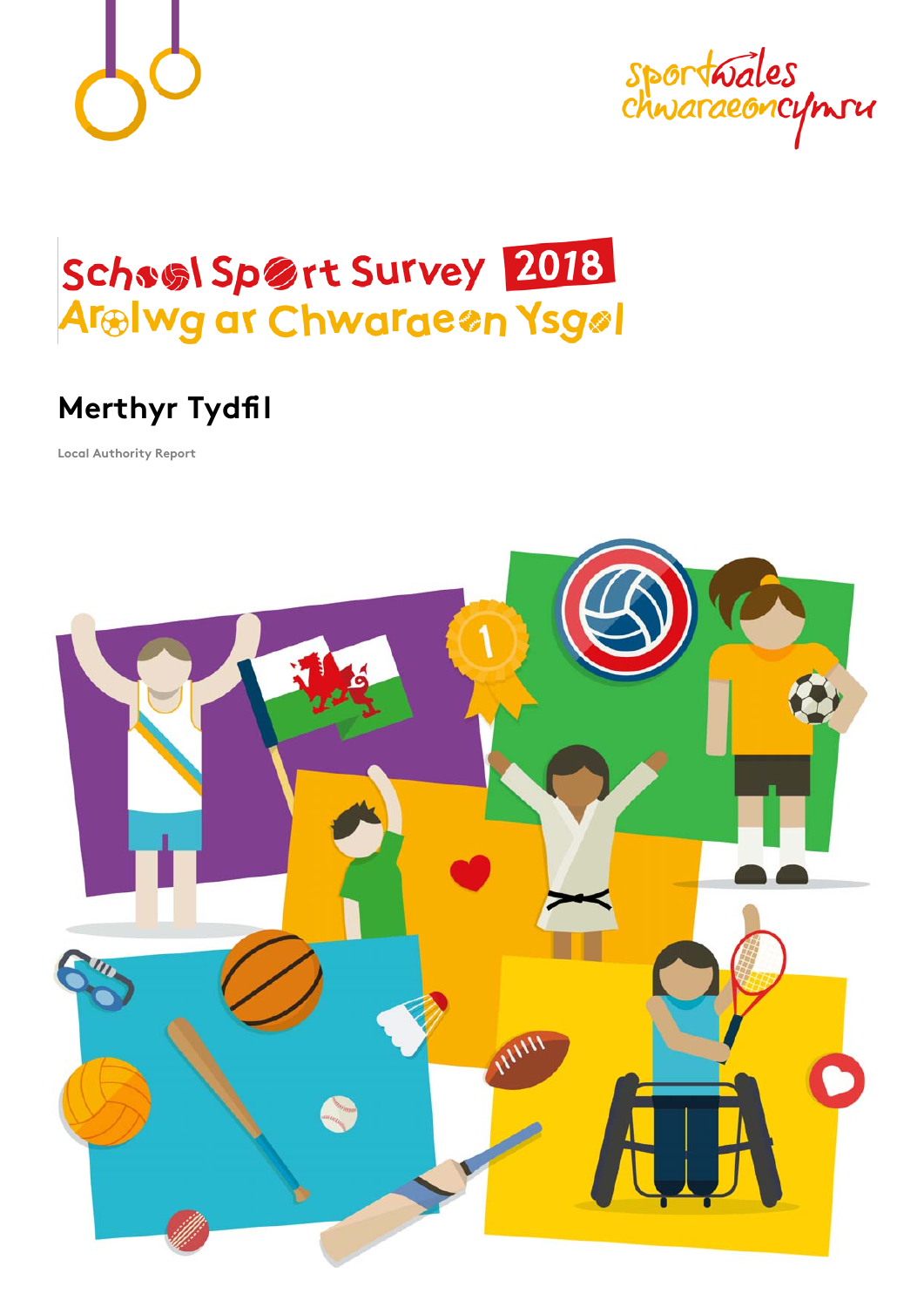### **Merthyr Tydfil: 2018 Summary of Results**

### **Motivation**



**97% of pupils would like to do more sport.**

### **Confidence**







**46% of pupils participated in sport three or more times a week** 

#### **Awareness**



**Are pupils aware of the opportunities to participate in sport in Merthyr Tydfil?**

### **Opportunity and Resources**



**88 minutes of curricular P.E are provided by Merthyr Tydfil per week**

### **The Experience**



**62% of pupils enjoy P.E 'a lot'**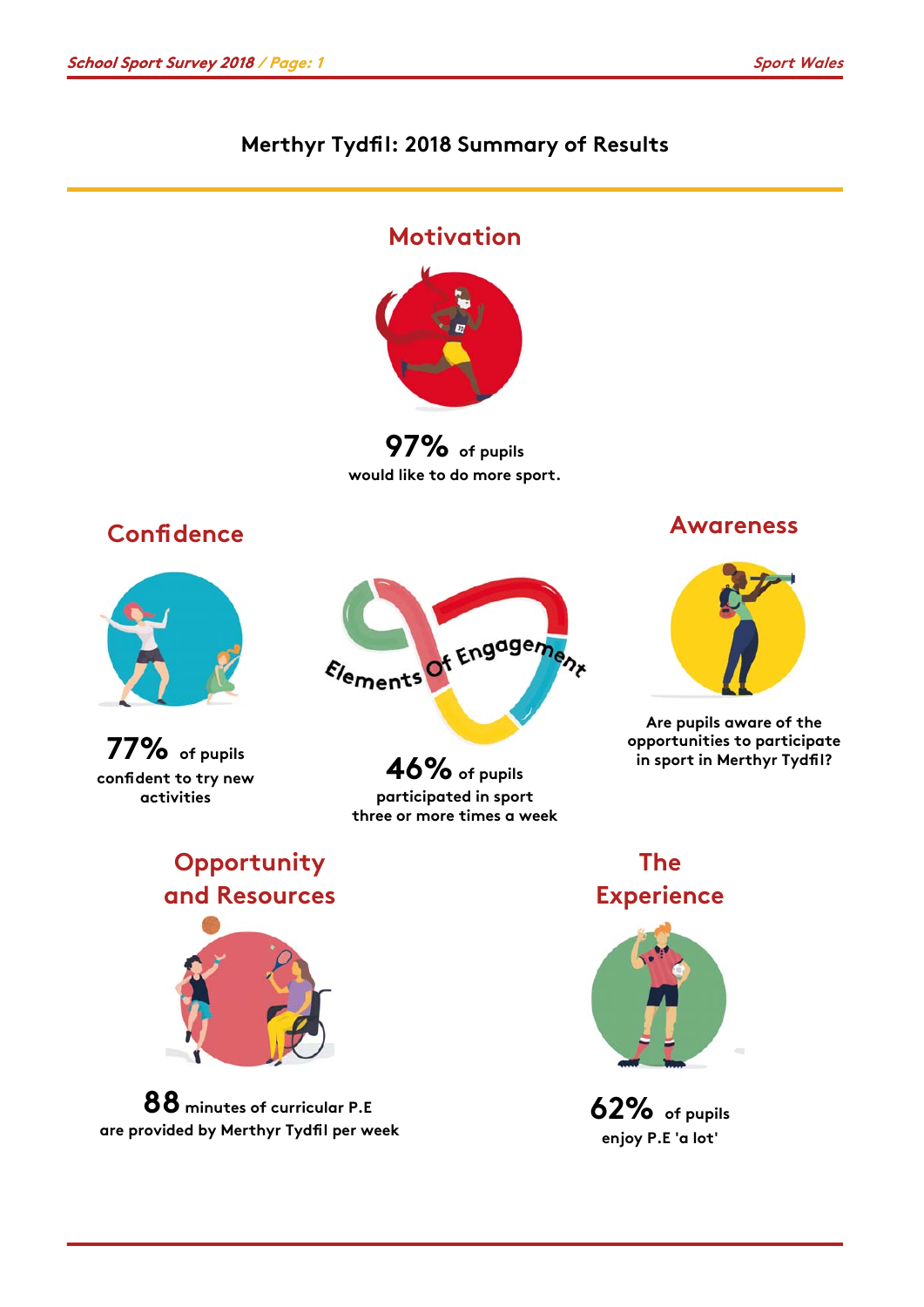After a successful 2015 survey, the Sport Wales School Sport Survey was rolled out again in the summer term of 2018. Overall **120,175 pupils** from **1,095 schools** in Wales took part making this the largest survey to date.

This report presents results specific to Merthyr Tydfil where 2728 pupils took part and shared their voices in relation to physical education (PE), extracurricular sport, and community activity.

The first section on young people's participation in sport and physical activity provides an overview of how many pupils in Merthyr Tydfil frequently take part in sport and what types of activities they do. You'll be able to compare your results with previous years as well as the national average.

Following this, results are presented under the Elements of Engagement. These five key areas underpin the likelihood of a young person engaging in sporting opportunities. The evidence provided under each of these areas may help inform actions Merthyr Tydfil can take to strengthen the quality of sport it offers. This includes how much pupils currently enjoy taking part in sport and the types of activities they have shown an interest in doing more of. The Elements of Engagement are:

- Motivation
- Confidence
- Awareness
- Opportunity & Resources
- The Experience

Thank you for taking part in the survey. We hope you will find the evidence in this report useful for inspection, planning, and as a tool to aid discussion about sport, activity and well-being with pupils and staff. In doing so you will not only be enhancing the lives of your pupils but also helping Wales to achieve its vision of becoming **An Active Nation Where Everyone Can Have a Lifelong Enjoyment of Sport.**

Yours sincerely

 $\bigcap_{n\in\mathbb{N}}$ 

Sarah Powell CEO / Prif Weithredwr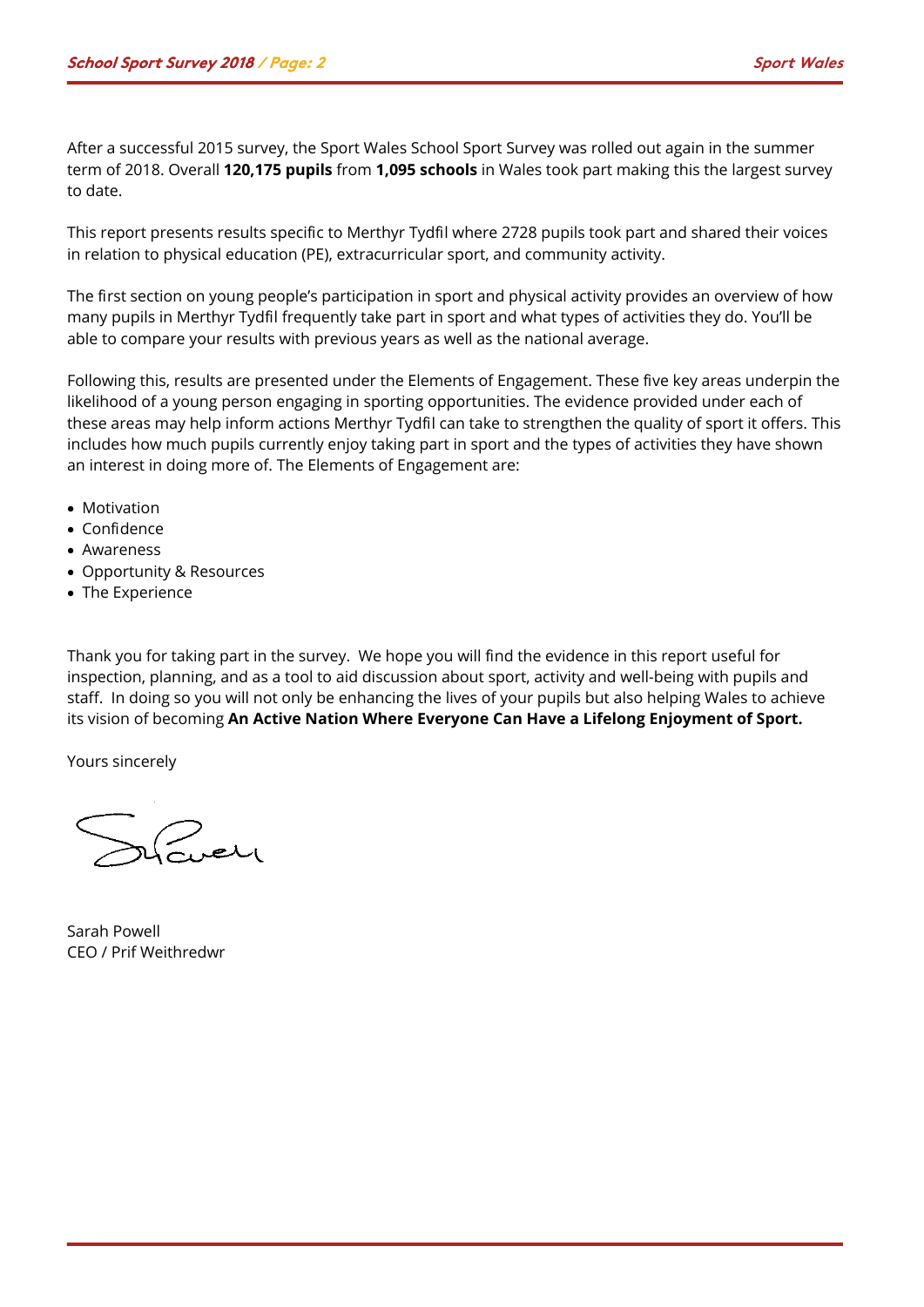### **Section 1: Towards an Active Nation**

#### **Overall Participation**

#### The **Vision for Sport in Wales** calls for an **Active Nation Where Everyone Can Have A Lifelong**

**Enjoyment of Sport**. Since 2011, the School Sport Survey has captured a detailed picture of frequency of participation, allowing us to explore the number of occasions per week pupils take part in organised sport and physical activity outside of the curriculum. The degree to which pupils participate in sport and/or physical activity three or more times per week gives an indication as to whether young people in Wales are contributing to an '**Active Nation**'.

*Figure 1. Percentage of pupils participating in organised sport outside of the curriculum at least three times a week.*





In Merthyr Tydfil, **46%** of pupils participated in school-based extracurricular sport, or sport with a club outside of school on three or more occasions per week. Furthermore, **50% of boys** are participating three or more times a week, compared with **42% of girls**. In Wales, **47%** of primary and **48%** of secondary school pupils participate three or more times a week.

*Figure 2. Percentage of pupils participating in organised sport outside of the curriculum at least three times a week by year group.*

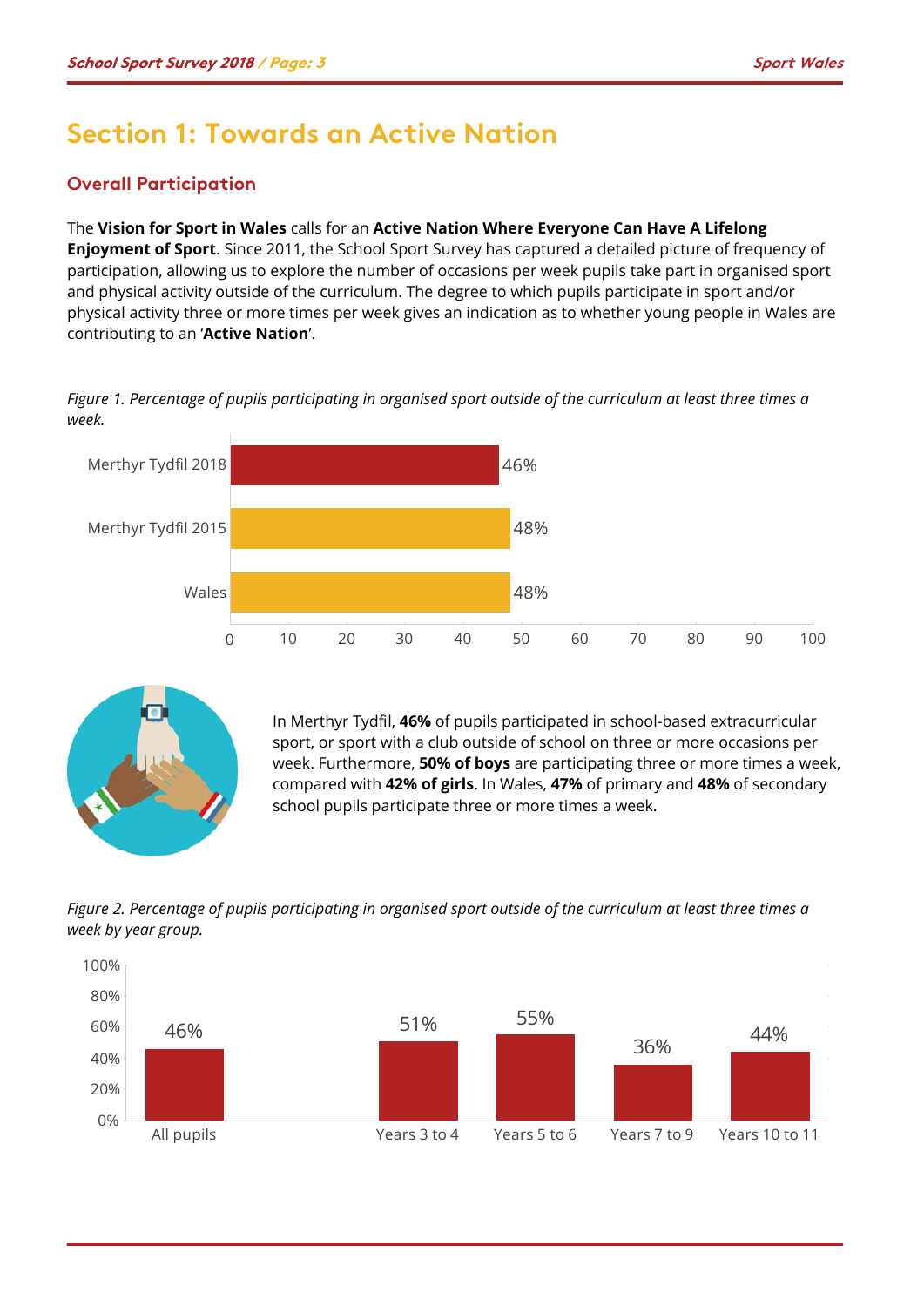#### **Taking Part in Extracurricular Sport (after school or lunchtime clubs)**

**67%** of Merthyr Tydfil pupils participated at least once in extracurricular sport in the 2017/18 school year. This compares with a national participation rate of **66%**.

**51%** of Merthyr Tydfil pupils participated frequently (participating at least once a week on average in extracurricular sport in the 2017/18 school year), compared with a national participation rate of **50%**.

*Figure 3. Percentage of pupils participating in any extracurricular activity by year group and gender.*



*Figure 4. Percentage of pupils participating in frequent (at least once a week) extracurricular activity by year group and gender.*

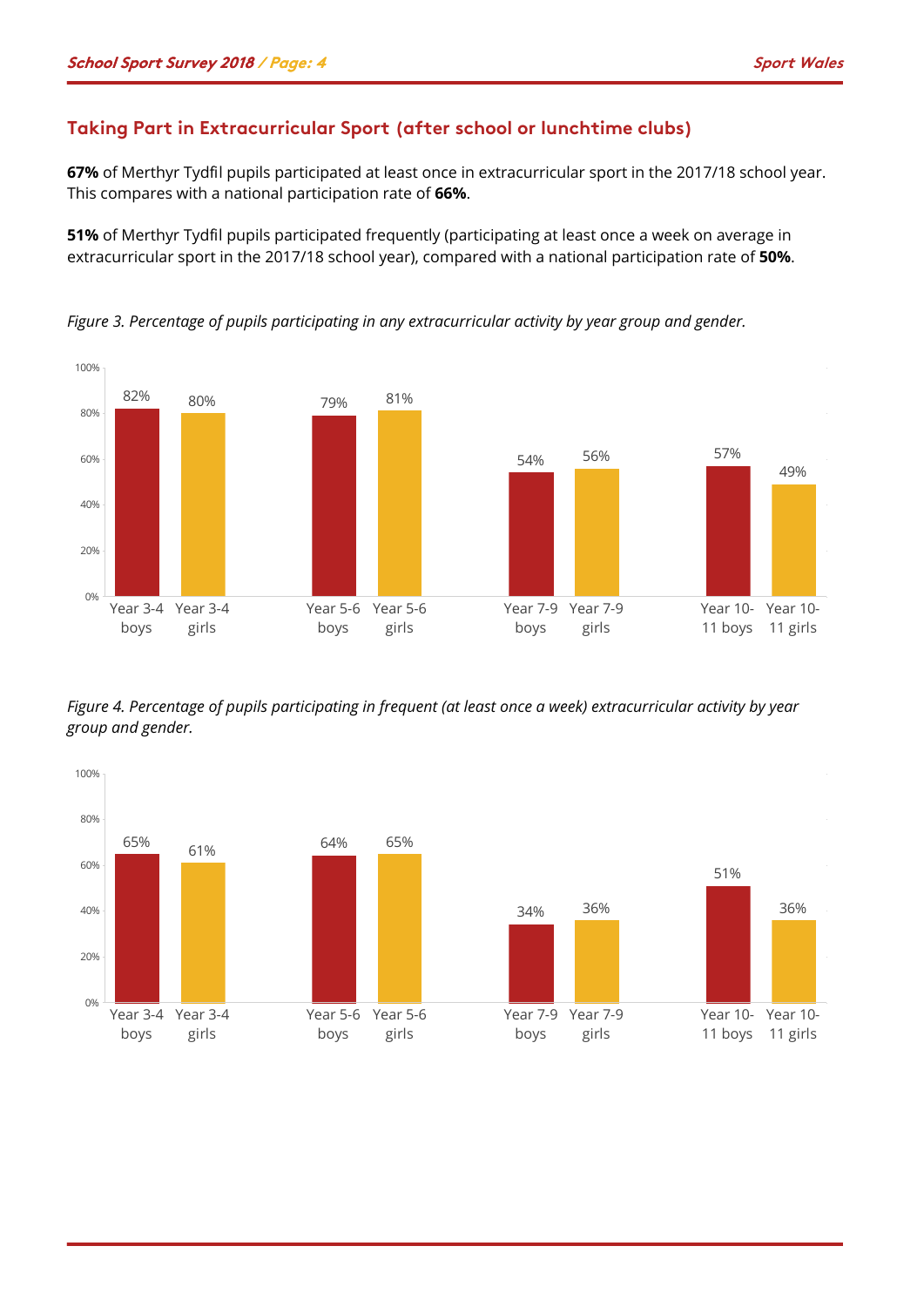The sports that pupils are most likely to take part in during extracurricular time are shown below. A full list is shown in the Appendices.

*Figure 5. Popular extracurricular activites in Merthyr Tydfil by gender.*

| <b>Boys</b>                  | Top 5 | Girls                                           | Top 5 |
|------------------------------|-------|-------------------------------------------------|-------|
| Football                     | 41%   | <b>Netball</b>                                  | 30%   |
| <b>Rugby</b>                 | 31%   | <b>Running or jogging</b>                       | 29%   |
| <b>Running or jogging</b>    | 30%   | $\overline{)0}$<br>Rounders/ Baseball/ Softball | 25%   |
| Rounders/ Baseball/ Softball | 25%   | Football                                        | 22%   |
| <b>Basketball</b>            | 24%   | <b>Dodgeball</b>                                | 21%   |

A full breakdown of activities is shown in Appendix A.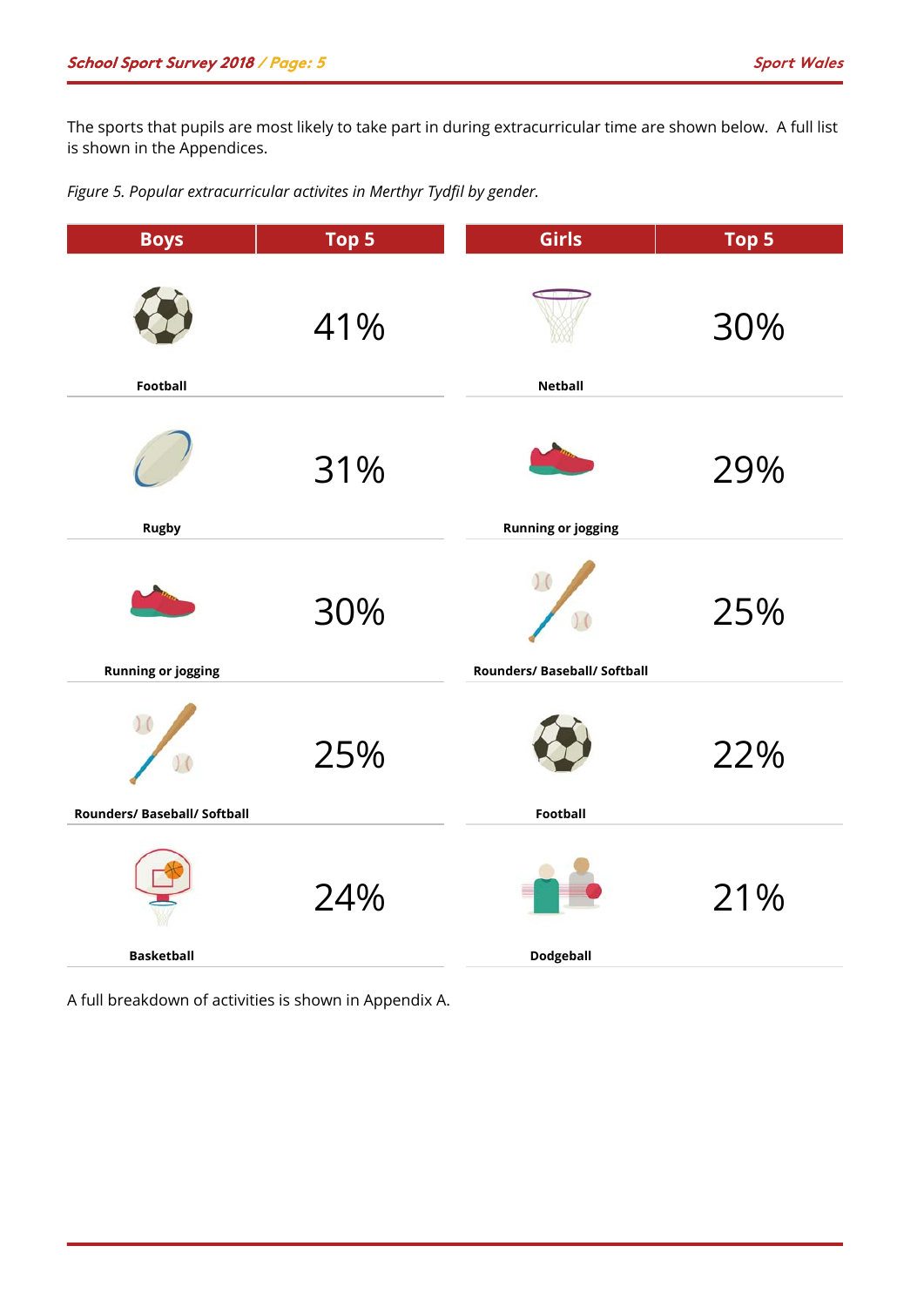#### **Taking Part in Community Sport**

**63%** of pupils from Merthyr Tydfil participate in sport at least once a week in a community club compared with **65%** Welsh average.

Popular community club sports that pupils in Merthyr Tydfil take part in are shown in the table below:

*Figure 6. Popular community activities in Merthyr Tydfil by gender.*

| <b>Boys</b>               | Top 5 | Girls                                      | Top 5 |
|---------------------------|-------|--------------------------------------------|-------|
| Football                  | 32%   | $\overline{\mathcal{M}}$ ,<br><b>Dance</b> | 28%   |
| <b>Rugby</b>              | 28%   | Swimming                                   | 27%   |
| Swimming                  | 21%   | $\frac{1}{x}$<br><b>Gymnastics</b>         | 18%   |
| <b>Running or jogging</b> | 16%   | <b>Fitness classes</b>                     | 16%   |
| <b>Boxing</b>             | 15%   | <b>Netball</b>                             | 16%   |

A full breakdown of activities is shown in Appendix B.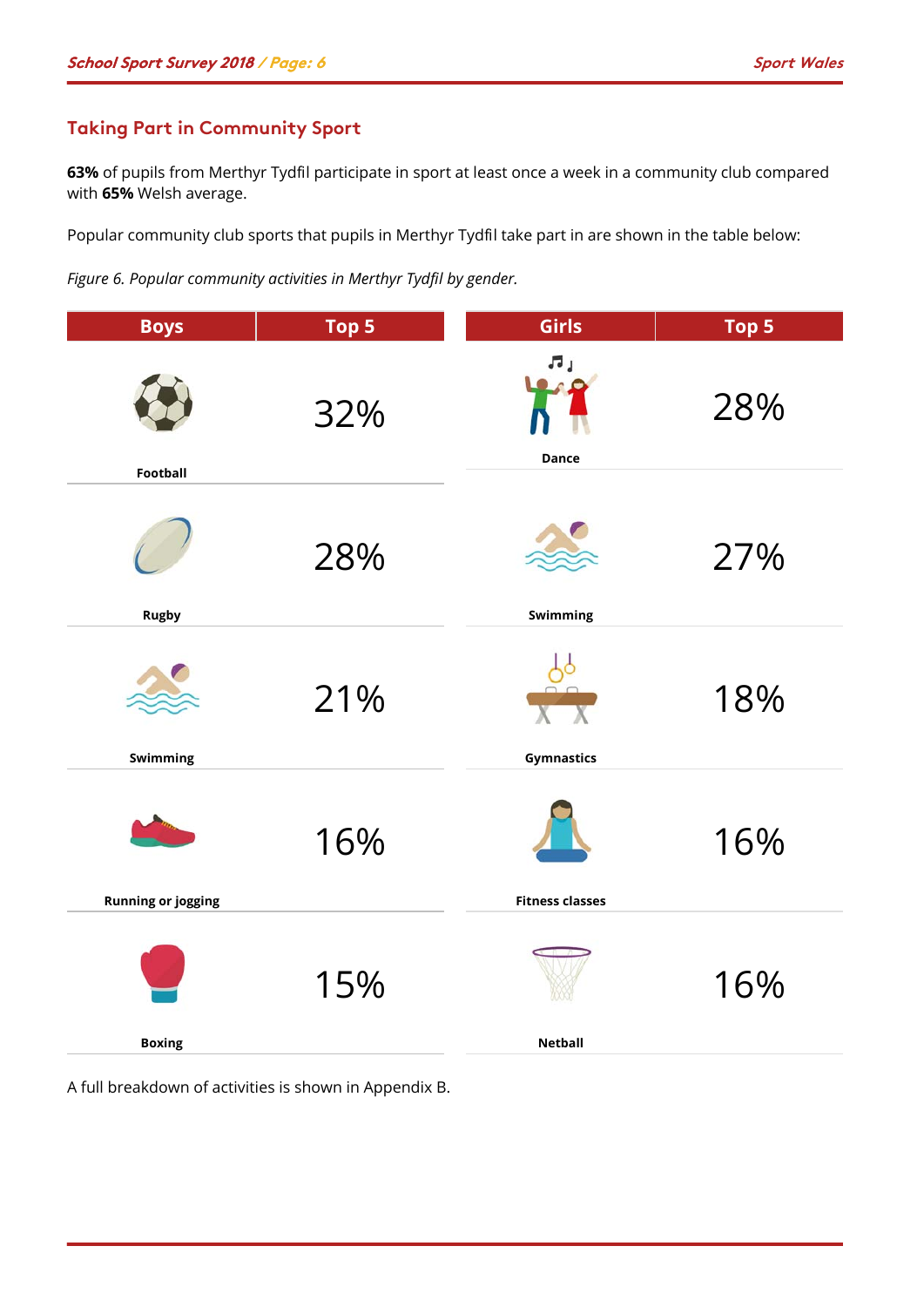#### **Volunteering and Sports Club Membership**

**52%** pupils in Merthyr Tydfil said that they were a member of a sports club.



*Figure 7. Percentage of pupils with sports club membership by year group and gender.*

Secondary school pupils were also asked if they volunteer or help with a sport at school or in their community.

**28%** of pupils within Merthyr Tydfil stated that they volunteer within or outside of school in some way (**34% boys** and **23% girls**).

This compares with the national average (**30%**), for boys (**31%**), and for girls (**30%**).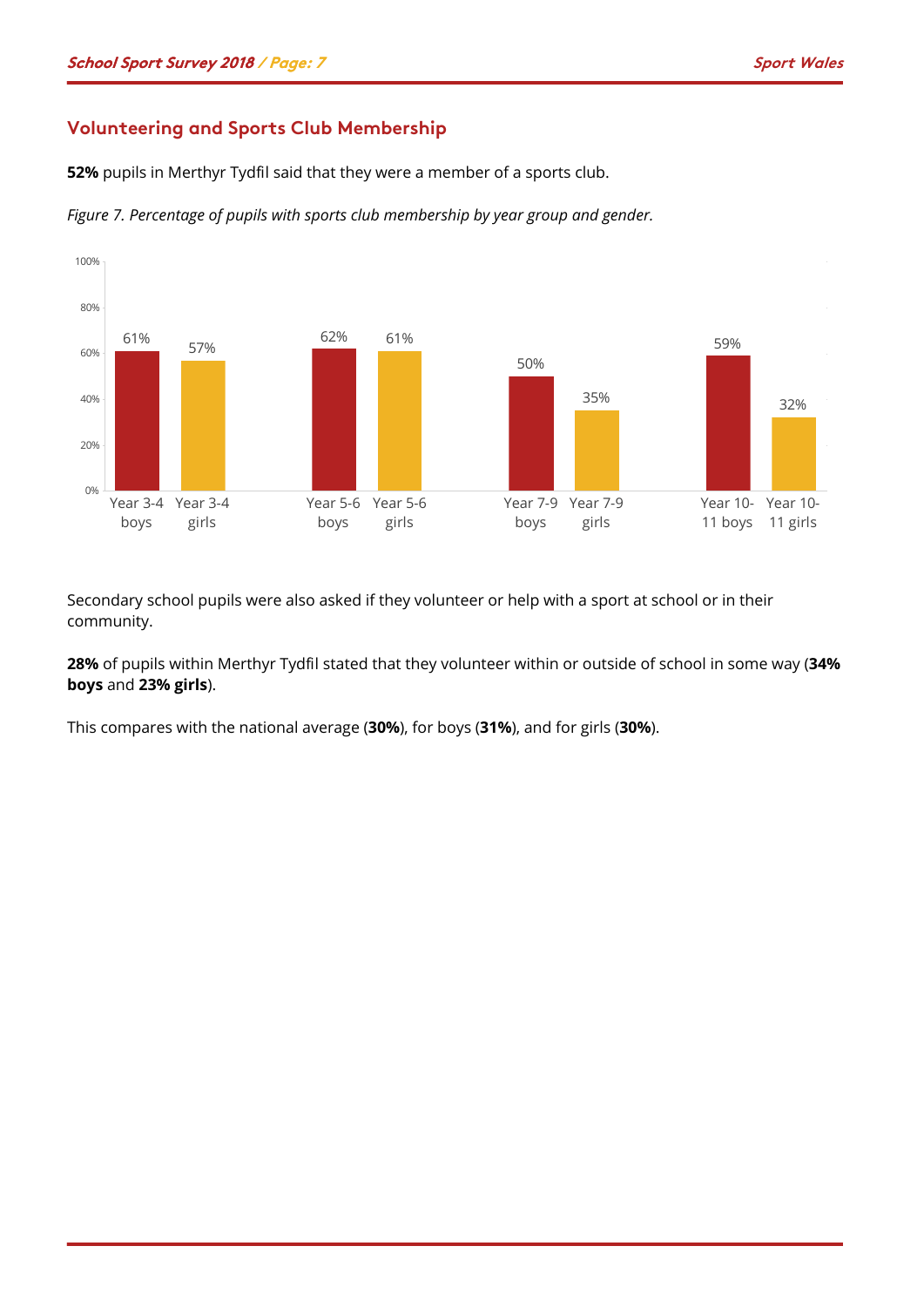### **Section 2: Motivation - 'I want to take part'**

Motivation relates to a pupil's inner desire or drive to participate in sporting activities. **97%** of pupils in Merthyr Tydfil reported a desire to participate in more sport of some kind, compared with **96%** in Wales.

In Merthyr Tydfil, **54%** of pupils said that they would like to do more Swimming, compared with pupils in Wales in general where the greatest latent demand was for Swimming. In Merthyr Tydfil the greatest demand amongst boys was for Football, whereas for girls the greatest latent demand was for Swimming.



*Figure 8. Top five sports pupils would like to do more of by gender.*

| <b>Boys</b>         | Top 5 | Girls               | Top 5 |
|---------------------|-------|---------------------|-------|
| Football            | 58%   | Swimming            | 59%   |
| Swimming            | 49%   | <b>Trampolining</b> | 48%   |
| <b>Rugby</b>        | 44%   | ЛJ<br><b>Dance</b>  | 47%   |
| <b>Dodgeball</b>    | 42%   | <b>Netball</b>      | 44%   |
| <b>Trampolining</b> | 41%   | Gymnastics          | 42%   |

A full breakdown of activities is shown in Appendix C.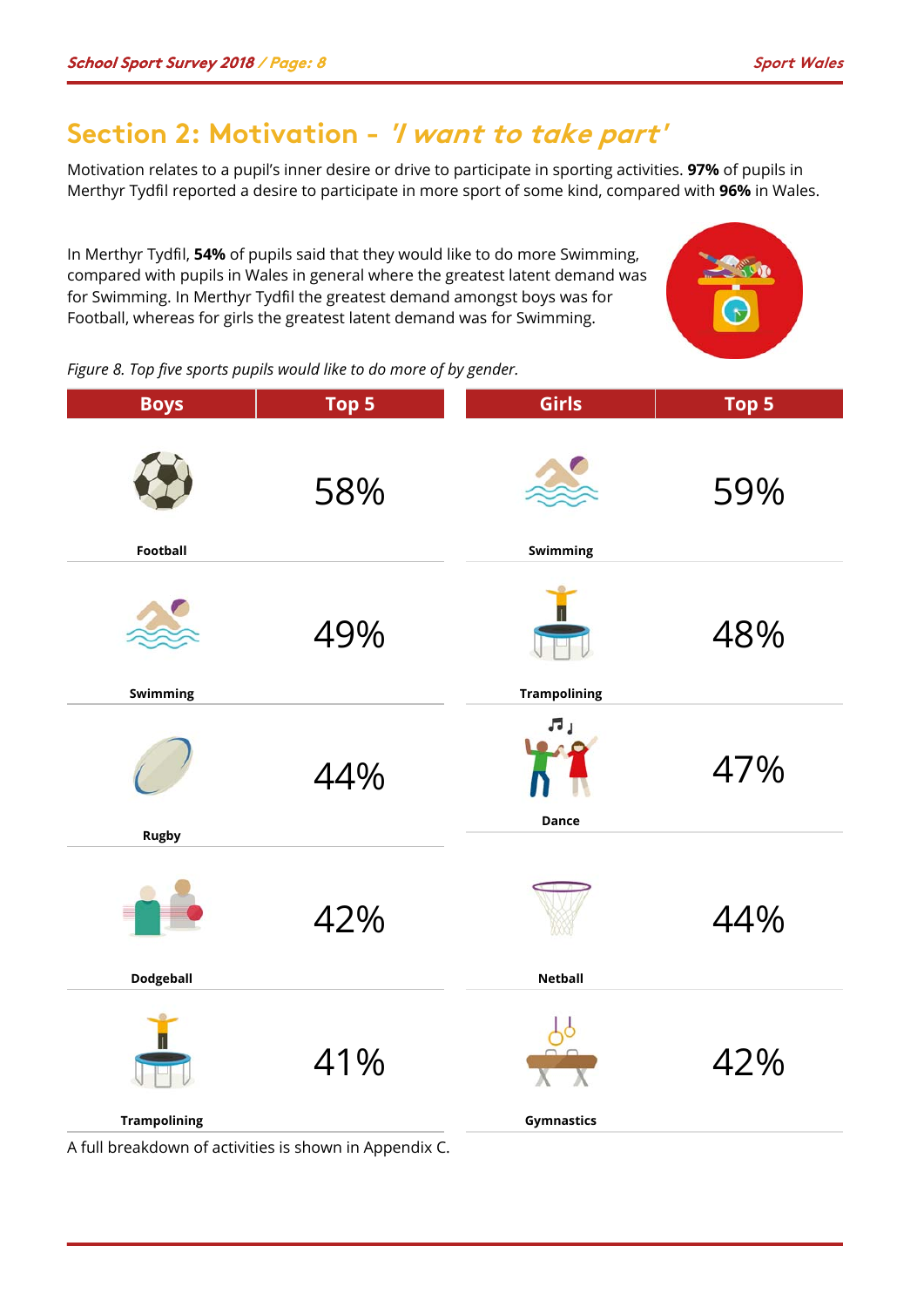### **Section 3: Confidence - 'I can take part'**

Young people's **belief in their own ability**, and their **confidence to engage in new sporting opportunities** is also likely to affect whether they become active.



Analysis from the 2015 School Sport Survey revealed that those pupils that are very confident in trying new activities without worrying are twice as likely to participate in sport three or more times per week.

Overall, **77%** of pupils in Merthyr Tydfil are very or quite confident to try new activities.

*Figure 9. How confident are pupils in trying new activities?*



*Figure 10. How confident are pupils in trying new activities? (by year group and gender)*



By gender, **81% of boys** are very/quite confident, compared with **73% of girls**. **20%** of pupils also stated that they 'would do more sport if they were more confident', while **23%** of pupils would do more sport if they 'were better at sport'.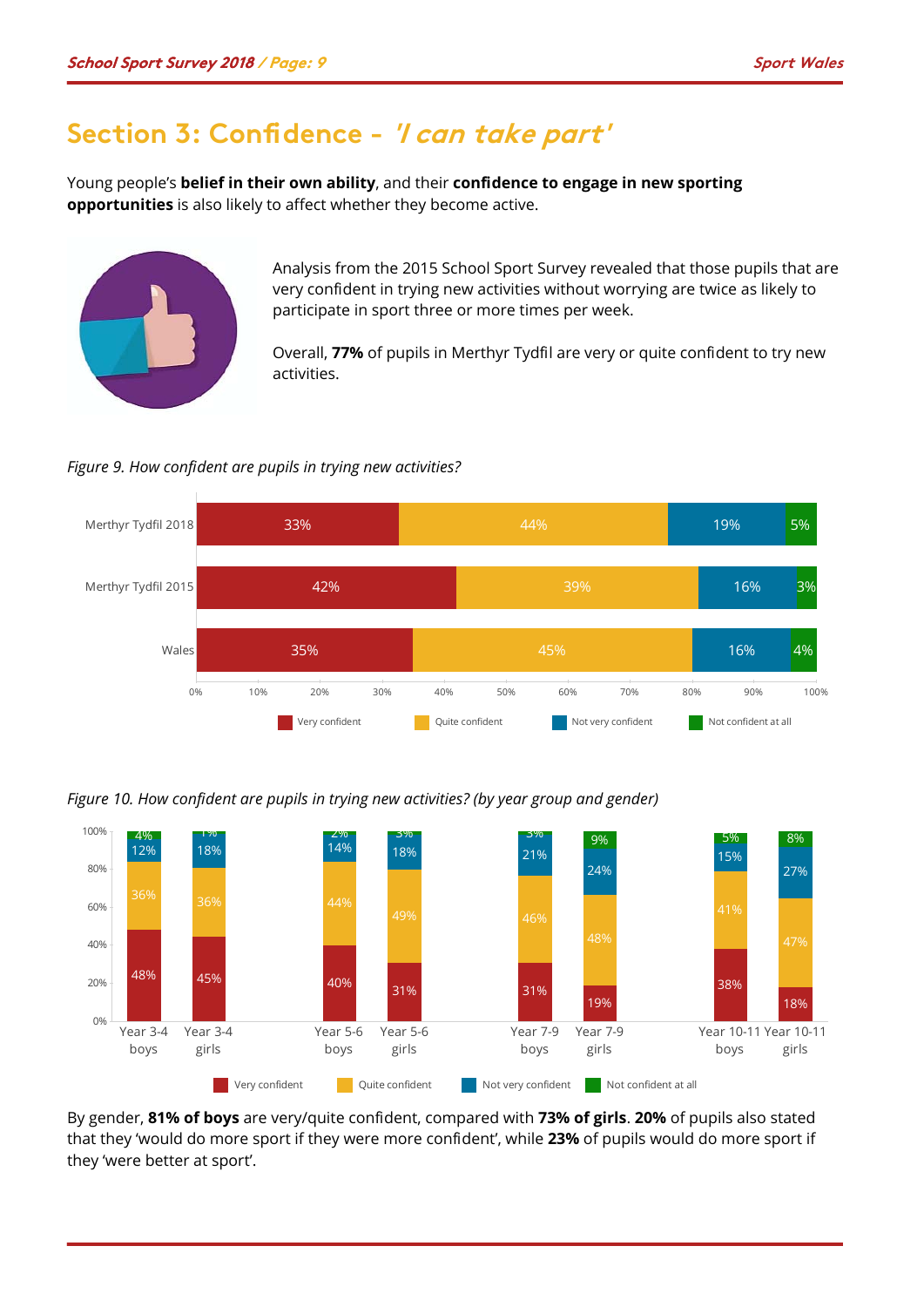## **Section 4: Awareness - 'I know where to take part'**

Knowing when, where and how to take advantage of relevant opportunities is essential if we want more young people to be active and have a lifelong enjoyment of sport in Wales.

Schools can take several steps to increase pupils' awareness of local and school run opportunities. The infographic below illustrates a few of these possible measures.

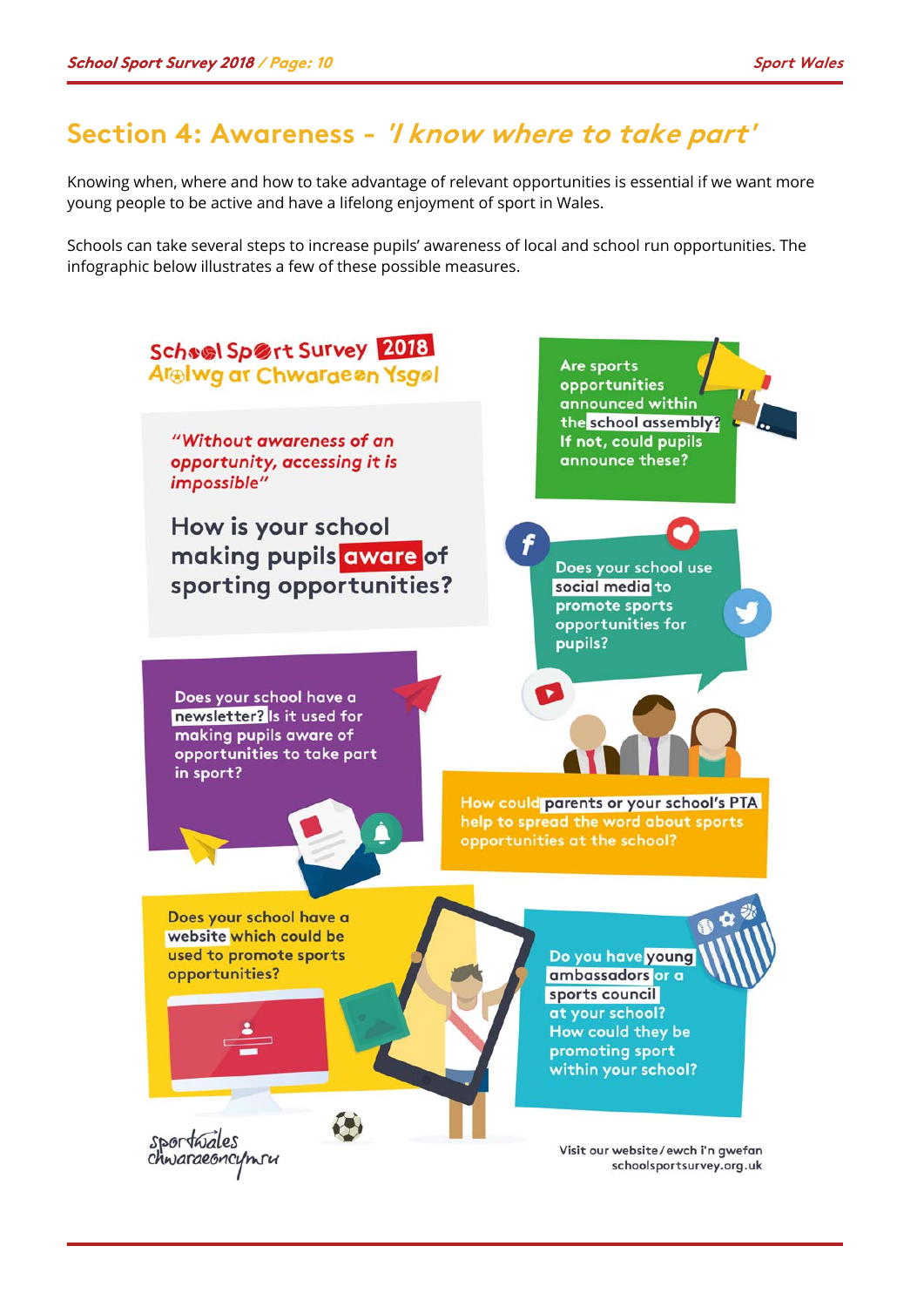### **Section 5: Opportunity & Resources – 'It's easy for me to take part'**

For more young people to be able to participate in sport more frequently, it is important that opportunities are available and easy to access. The following section describes what is available in terms of curricular and extracurricular provision within Merthyr Tydfil.

#### **Curricular PE**



The Welsh Government set out in Climbing Higher a target for all primary and secondary schools to provide a minimum of 2 hours of curricular based sport and physical activity per week. Merthyr Tydfil provides **88 minutes of curricular PE per week** on average compared with **99 minutes** in local authorities across Wales.

On average, Merthyr Tydfil offer **86 minutes per week** to primary school pupils, and **98 minutes per week** to secondary school pupils. This compares with a national average of **99 minutes** in primary, and **95 minutes** in secondary.

#### **Extracurricular Sport**



Providing a range of activities can help schools engage with all pupils and give them the opportunities to develop a range of different skills and competencies. **10** different activities are provided in primary schools and **8** different activities are provided in secondary schools in Merthyr Tydfil, compared with the national average of **8** (primary) and **15** (secondary) activities respectively. Comparing the activities your schools provide alongside the latent demand figures reported in the 'motivation' section may help your local authority identify potential areas for greater engagement in sport.



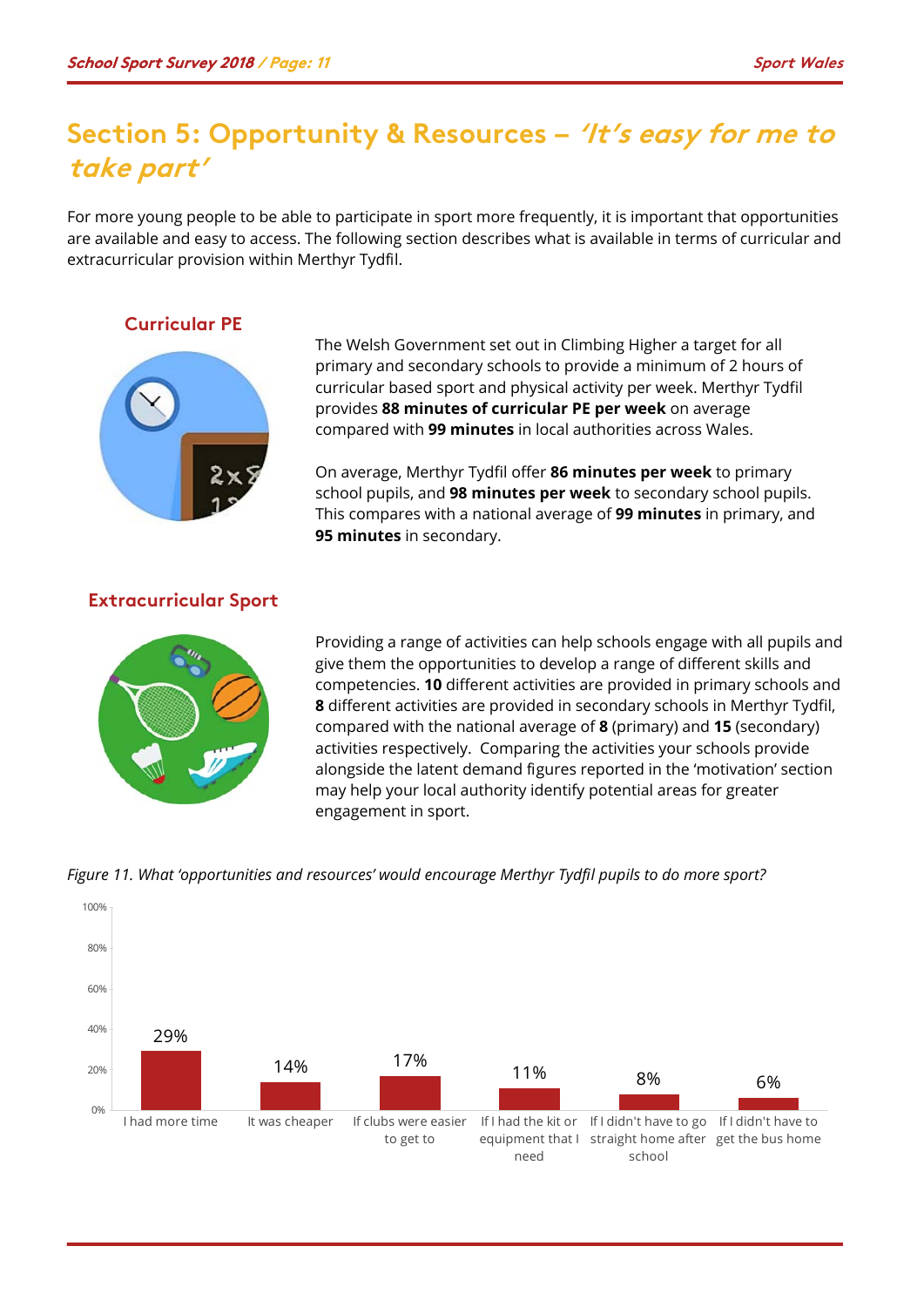### **Section 6: The Experience – 'I love taking part'**

In 2015, the School Sport Survey demonstrated that pupils were almost twice as likely to participate in sport on three or more occasions a week if they enjoyed school sport 'a lot'.



Pupils were asked whether they enjoy their PE lessons and whether they enjoy taking part in sport in after-school or lunchtime clubs (our measure of extracurricular sport).

In Merthyr Tydfil, **62%** of pupils enjoy PE 'a lot' and **46%** enjoy extracurricular sport 'a lot'.



#### *Figure 12. How much do you enjoy PE lessons? (by year group and gender)*



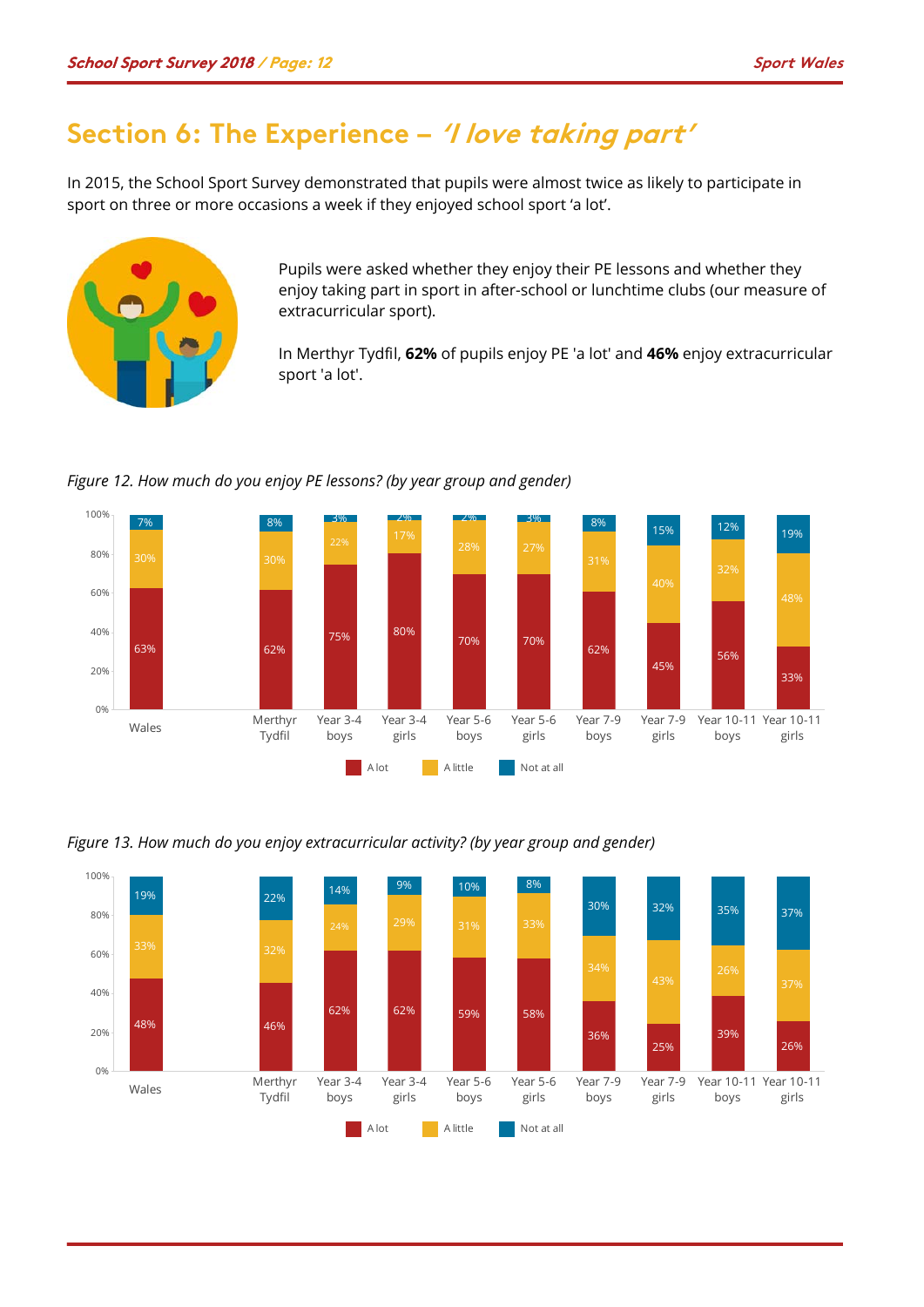Enjoyment and good experiences of sport in school can lead to participation outside of school and help build a habit of a healthy and active lifestyle.

**59%** of pupils in Merthyr Tydfil told us that they enjoy doing sport 'a lot' when they are not at school.



*Figure 14. How much do you enjoy organised sport outside of school? (by year group and gender)*



The 2015 survey showed that there was an increased likelihood of pupils participating in sport three or more times a week if they said they 'always' felt comfortable doing PE and school sport.

In 2018, **56%** pupils in Merthyr Tydfil said they **always felt comfortable** in PE lessons and school sport.

*Figure 15. How often do you feel comfortable taking part in PE lessons and school sport? (by year group and gender)*

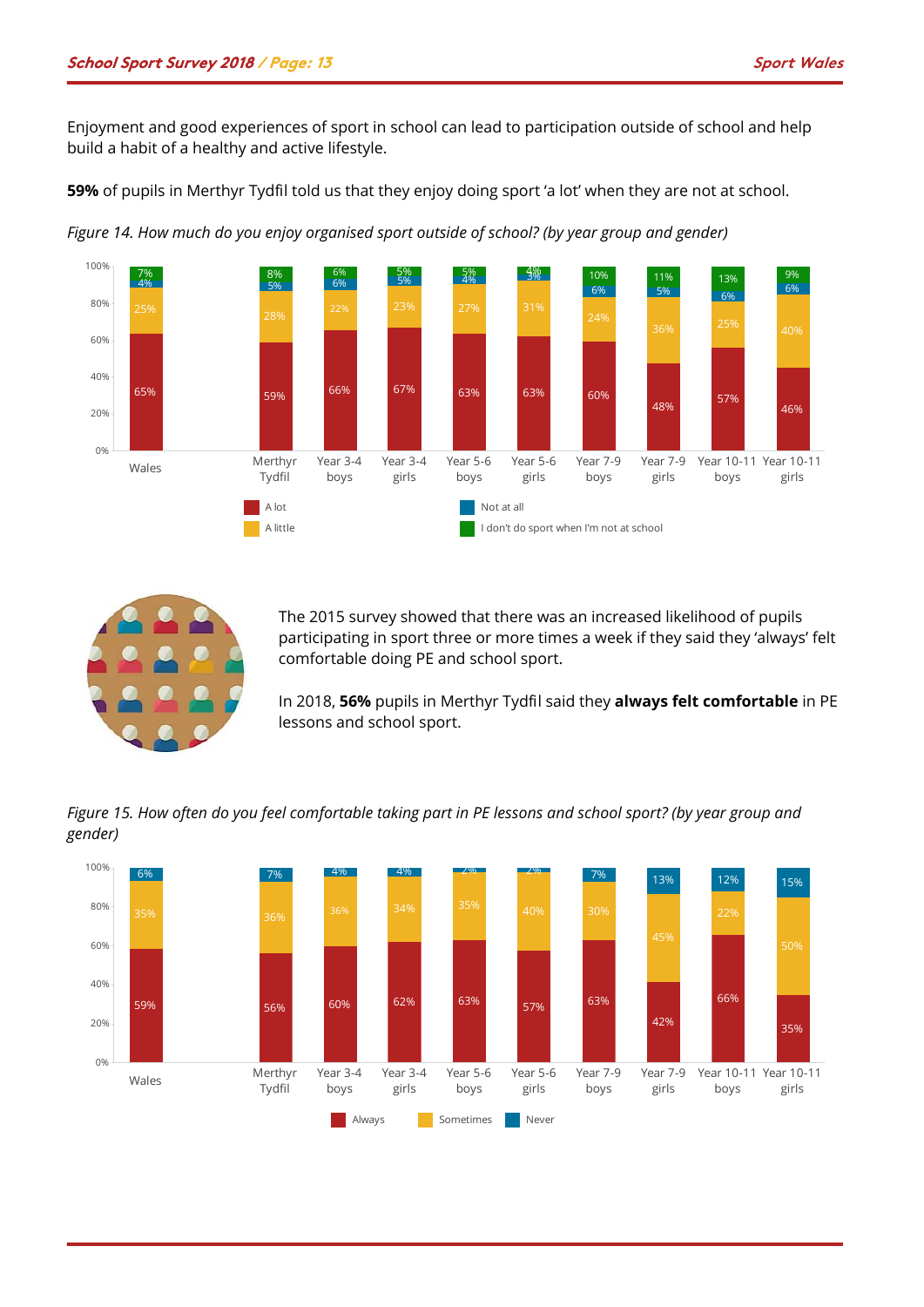

Listening to pupils and shaping provision to meet their different needs can help to increase their enjoyment of sport and physical activity. Across Wales, pupils who feel their ideas are 'always' listened to are more likely to participate in and enjoy sport at school.

In Merthyr Tydfil, **31%** of pupils (**34%** of boys and **28%** of girls) said their ideas were 'always' listened to.

**11%** of pupils also articulated that they'd do more sport if school sport facilities were better, and **16%** stated that they'd do more sport if they enjoyed the experience more.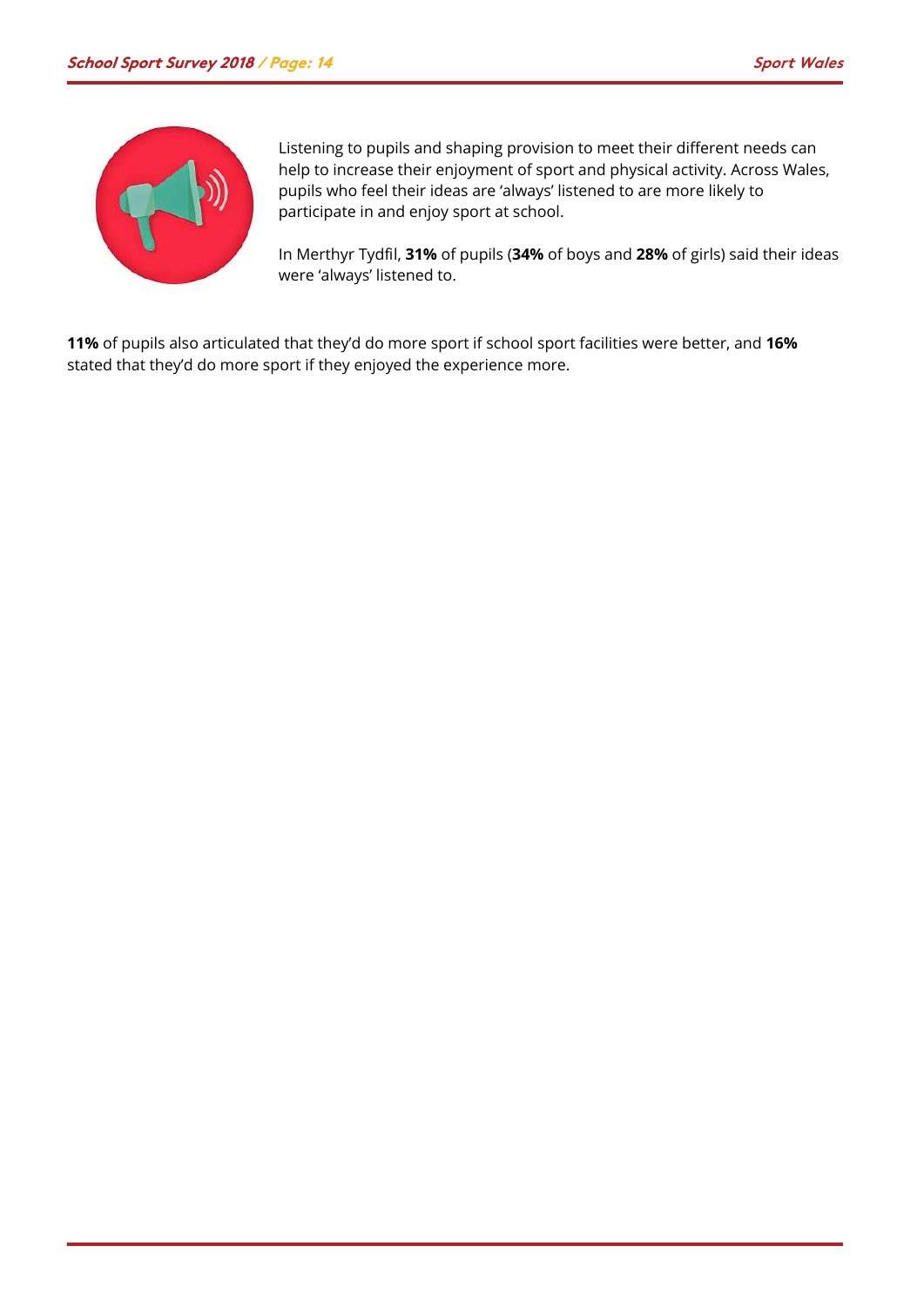### **Section 7: Conclusions**

Compared with the results for Wales, evidence from the School Sport Survey shows that Merthyr Tydfil has:

**46%** of pupils participating in school-based extracurricular sport, or sport with a club outside of school on three or more occasions per week, compared with a national average of **48%**.

#### **1. Motivation:**

**97%** of pupils stated that they would like to more sport of some kind, compared with **96%** in Wales.

#### **2. Confidence:**

**77%** of pupils state that they are either very or quite confident in trying new activities, compared with **80%** of pupils in Wales.

#### **3. Awareness:**

How aware are pupils in Merthyr Tydfil of opportunities to take part in sport? What steps can be taken to ensure that all pupils are aware of the offers available to them?

#### **4. Opportunity & Resources:**

Merthyr Tydfil provides **88 minutes of curricular PE per week**, compared to Welsh schools who provide **99 minutes** on average.

Merthyr Tydfil provides **10 extracurricular activities** to primary schools and **8** to secondary schools, compared to Welsh schools who provide **8** (primary) and **15** (secondary) **extracurricular activities** respectively.

#### **5. The Experience:**

**62%** of pupils stated that they **enjoy PE** 'a lot' and **46%** stated that they **enjoyed extracurricular activities**  'a lot', compared with Welsh pupils in general who reported **enjoying PE** 'a lot' **(63%)** and **extracurricular activities** 'a lot' **(48%)**.

Sport Wales encourages local authorities to make use of their report as a source of robust evidence for making continuous improvements in PE and sport, helping children to become physically literate and improving levels of wellbeing.

For examples of schools that have used School Sport Survey findings to improve PE and sport and develop healthy, confident and active pupils, please go to our website: www.schoolsportsurvey.org.uk

To find out more about physical literacy and the resources that are available please go to: http://physicalliteracy.sportwales.org.uk/en/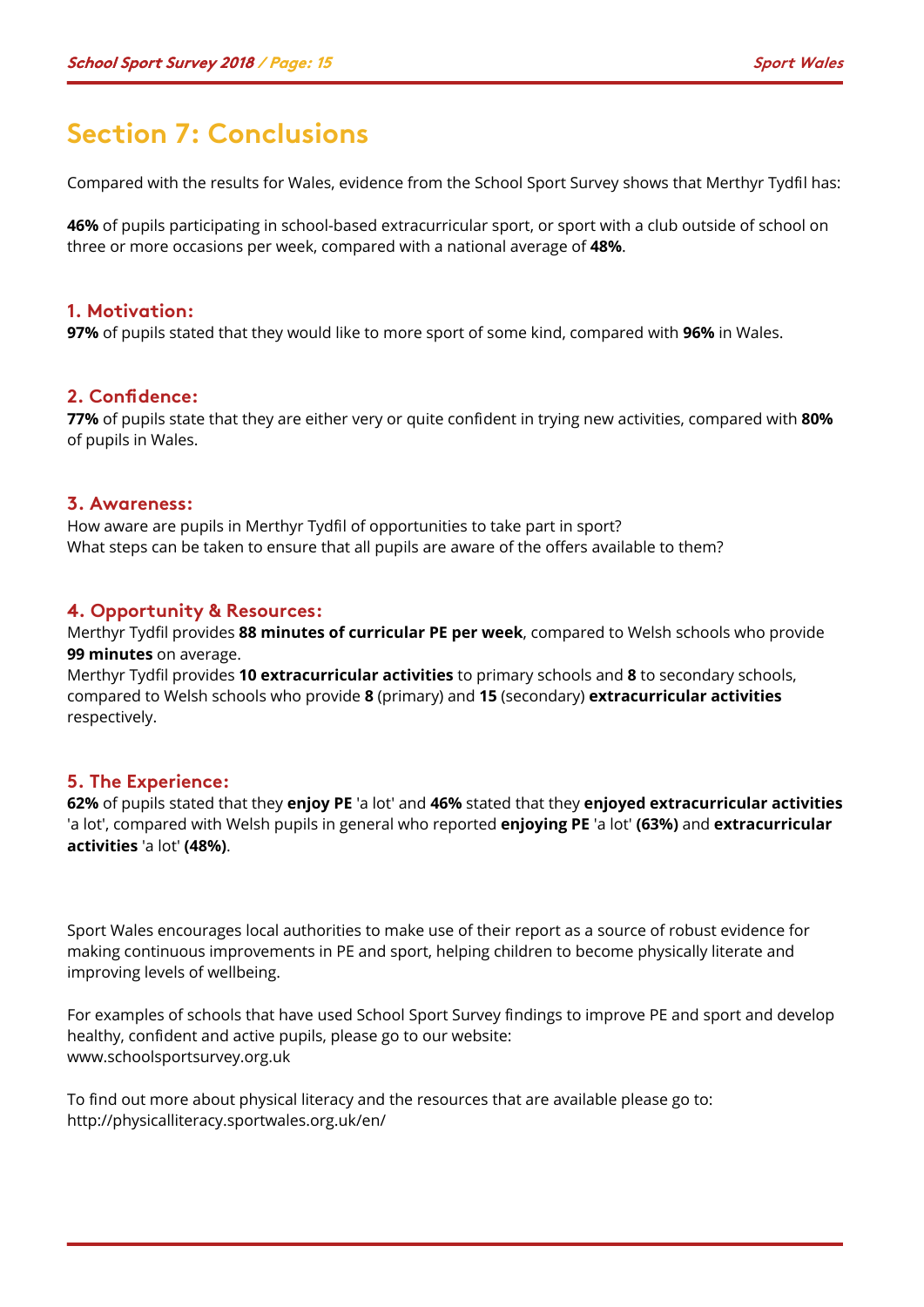The content of the School Sport Survey has been informed by the following resources and documentation:

- Estyn (2010) *Guidance for the Inspection of Primary Schools from September 2010*. Estyn: Cardiff.
- Estyn (2010) *Guidance for the Inspection of Secondary Schools from September 2010*. Estyn: Cardiff.
- Qualifications and Curriculum Authority (2005) *Do you have high quality PE and sport in your school? A guide to self-evaluating and improving the quality of PE and school sport*. QCA: Annesely.
- Sport Wales (2010) *Guidance Notes for Completing PESS Self-evaluation*. Sport Wales: Cardiff.
- WAG (2006) *Physical Activity in School Assessment School: a tool for monitoring and evaluating a whole school approach to physical activity*. WAG: Cardiff.

Sport Wales has run surveys of primary and secondary school pupils, in school years 3 to 11, for over 17 years. All schools which collect a sufficient number of survey responses from their pupils receive unweighted results from the survey. For the 2018 Survey, Merthyr Tydfil surveyed 2728 pupils.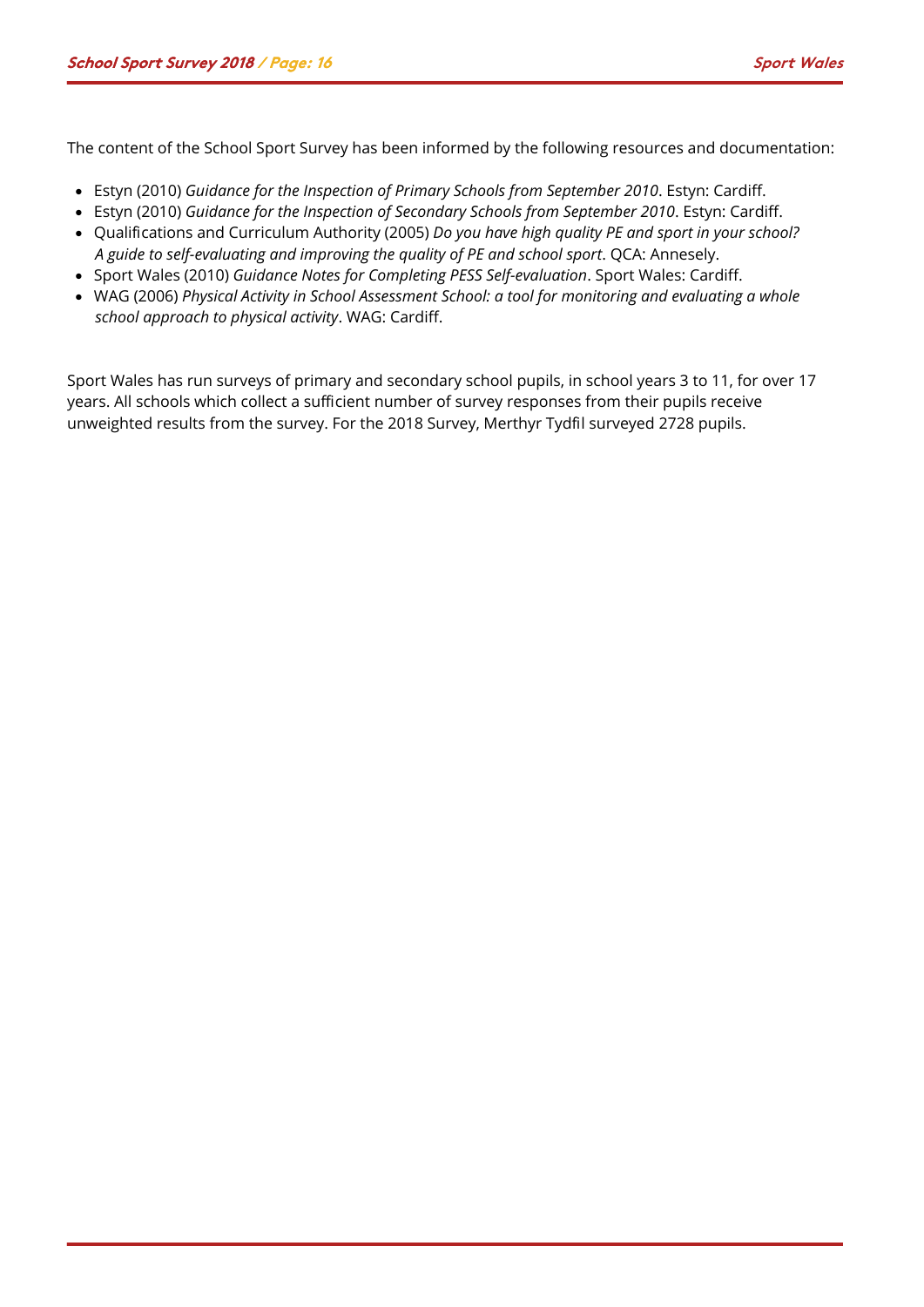# **Appendix A: Extracurricular Sports**

The following table shows the percentage of pupils participating in extracurricular sport in Wales and in your local authority:

|                                                   | <b>Wales</b> | <b>Merthyr</b><br><b>Tydfil</b> | <b>Male pupils</b><br>in Merthyr<br><b>Tydfil</b> | <b>Female</b><br>pupils in<br><b>Merthyr</b><br><b>Tydfil</b> |
|---------------------------------------------------|--------------|---------------------------------|---------------------------------------------------|---------------------------------------------------------------|
| Adventurous activities                            | 8%           | 9%                              | 10%                                               | 8%                                                            |
| Archery                                           | 3%           | 4%                              | 4%                                                | 3%                                                            |
| <b>Athletics</b>                                  | 22%          | 21%                             | 22%                                               | 21%                                                           |
| Badminton                                         | 9%           | 9%                              | 9%                                                | 9%                                                            |
| Basketball                                        | 16%          | 20%                             | 24%                                               | 16%                                                           |
| <b>BMX</b>                                        | 2%           | 2%                              | 3%                                                | 1%                                                            |
| <b>Boccia</b>                                     | 1%           | 0%                              | 0%                                                | 0%                                                            |
| Bowls (not ten pin bowling)                       | 2%           | 1%                              | 2%                                                | 1%                                                            |
| <b>Boxing</b>                                     | 2%           | 3%                              | 4%                                                | 3%                                                            |
| Canoeing or kayaking                              | 2%           | 2%                              | 2%                                                | 2%                                                            |
| Cheerleading                                      | 2%           | 3%                              | 1%                                                | 5%                                                            |
| Climbing                                          | 6%           | 6%                              | 6%                                                | 6%                                                            |
| Cricket                                           | 15%          | 16%                             | 21%                                               | 10%                                                           |
| Cycling                                           | 6%           | 8%                              | 10%                                               | 7%                                                            |
| Dance                                             | 10%          | 14%                             | 8%                                                | 20%                                                           |
| Dodgeball                                         | 19%          | 21%                             | 21%                                               | 21%                                                           |
| Fitness classes (like aerobics, yoga or circuits) | 8%           | 10%                             | 9%                                                | 11%                                                           |
| Football                                          | 31%          | 32%                             | 41%                                               | 22%                                                           |
| Goalball                                          | 1%           | 1%                              | 2%                                                | 1%                                                            |
| Golf                                              | 3%           | 2%                              | 2%                                                | 1%                                                            |
| Gymnastics                                        | 11%          | 13%                             | 9%                                                | 17%                                                           |
| Hockey                                            | 11%          | 10%                             | 10%                                               | 10%                                                           |
| <b>Horse Riding</b>                               | 2%           | 2%                              | 2%                                                | 2%                                                            |
| Life saving                                       | 4%           | 5%                              | 5%                                                | 4%                                                            |
| Martial Arts (like Judo or Karate)                | 3%           | 3%                              | 3%                                                | 3%                                                            |
| Mountain biking                                   | 2%           | 4%                              | 6%                                                | 2%                                                            |
| Netball                                           | 19%          | 22%                             | 14%                                               | 30%                                                           |
| Parkour                                           | 3%           | 3%                              | 4%                                                | $1\%$                                                         |
| Roller sports                                     | $1\%$        | 1%                              | 1%                                                | $1\%$                                                         |
| Rounders/ Baseball/ Softball                      | 22%          | 25%                             | 25%                                               | 25%                                                           |
| Rowing                                            | 2%           | $1\%$                           | $1\%$                                             | $1\%$                                                         |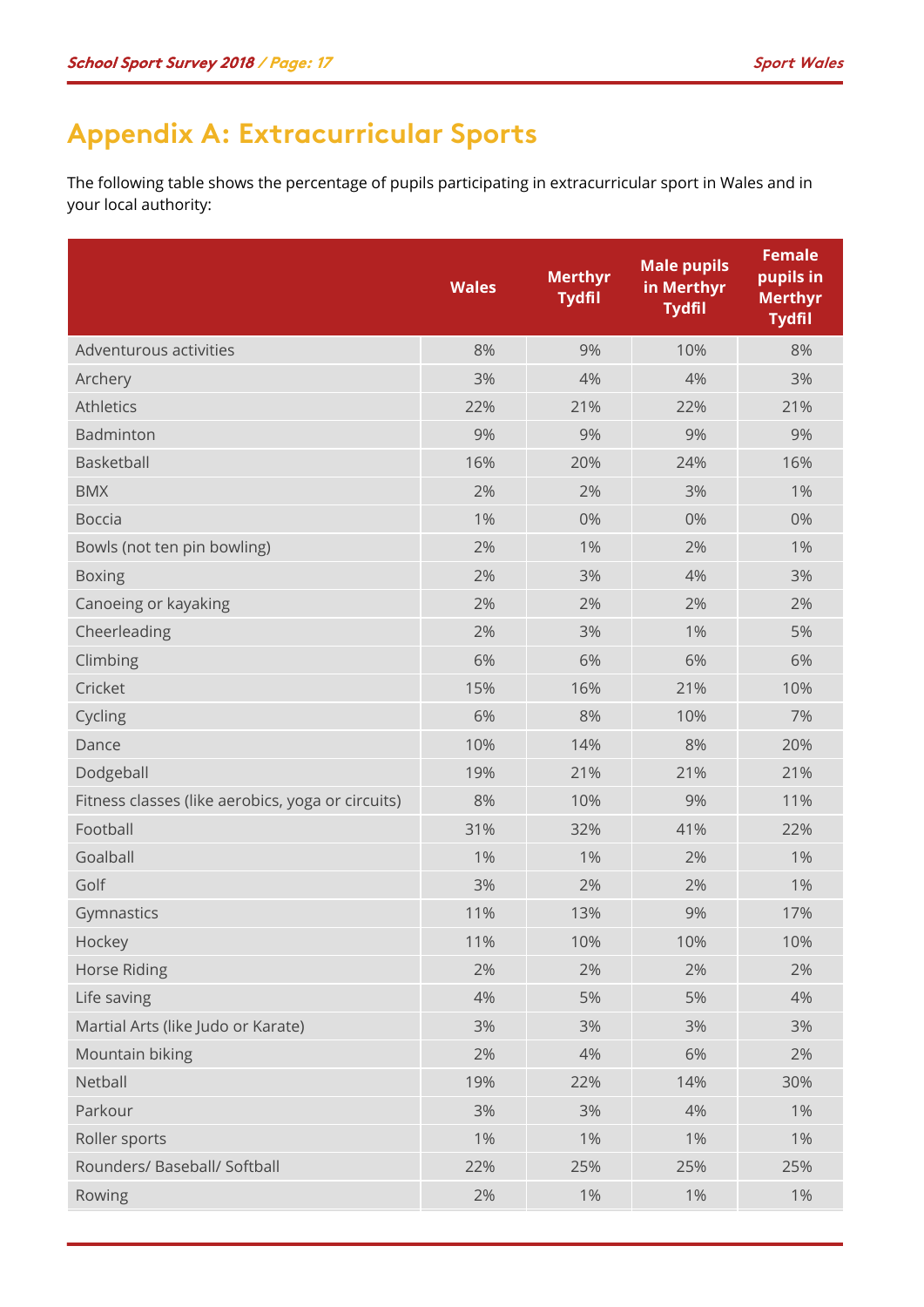| Rugby                                    | 20%   | 22%   | 31%   | 13% |
|------------------------------------------|-------|-------|-------|-----|
| Running or jogging                       | 24%   | 29%   | 30%   | 29% |
| Sailing                                  | 1%    | 1%    | 1%    | 0%  |
| Skateboarding                            | 1%    | 1%    | $1\%$ | 1%  |
| Snowsports (like skiing or snowboarding) | 2%    | 2%    | 3%    | 1%  |
| Squash                                   | 2%    | 1%    | 1%    | 1%  |
| Surfing                                  | 2%    | 1%    | $1\%$ | 1%  |
| Swimming                                 | 17%   | 17%   | 18%   | 16% |
| Table tennis                             | 6%    | 4%    | 5%    | 3%  |
| Tennis or short tennis                   | 10%   | 6%    | 7%    | 6%  |
| Trampolining                             | 4%    | 6%    | 6%    | 5%  |
| Triathlon                                | 2%    | 1%    | $1\%$ | 1%  |
| Volleyball                               | 3%    | 5%    | 5%    | 6%  |
| Water polo                               | 2%    | 2%    | 3%    | 2%  |
| Weightlifting                            | 3%    | 3%    | 4%    | 2%  |
| Wheelchair basketball                    | $1\%$ | 3%    | 3%    | 4%  |
| Wheelchair rugby                         | $1\%$ | $1\%$ | 1%    | 1%  |
| Wheelchair tennis                        | $1\%$ | 1%    | $1\%$ | 1%  |
| Other sports                             | 11%   | 12%   | 10%   | 13% |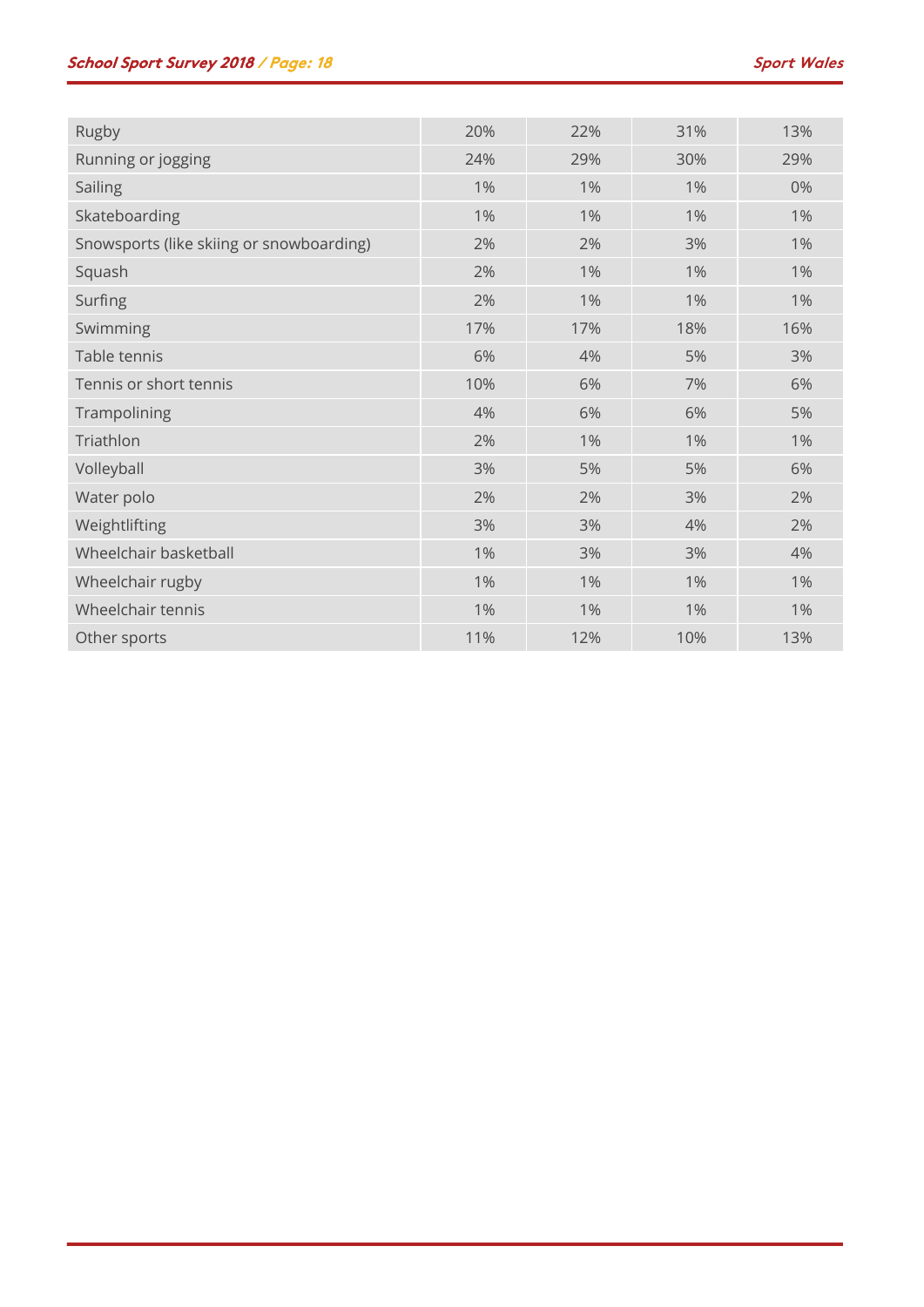# **Appendix B: Community Sport**

The following table shows the percentage of pupils participating in sport at clubs outside of school, for Wales and for your local authority:

|                                                   | <b>Wales</b> | <b>Merthyr</b><br><b>Tydfil</b> | <b>Male pupils</b><br>in Merthyr<br><b>Tydfil</b> | <b>Female</b><br>pupils in<br><b>Merthyr</b><br><b>Tydfil</b> |
|---------------------------------------------------|--------------|---------------------------------|---------------------------------------------------|---------------------------------------------------------------|
| Adventurous activities                            | 9%           | 8%                              | 7%                                                | 10%                                                           |
| Archery                                           | 5%           | 6%                              | 6%                                                | 4%                                                            |
| <b>Athletics</b>                                  | 12%          | 11%                             | 9%                                                | 13%                                                           |
| Badminton                                         | 4%           | 4%                              | 4%                                                | 4%                                                            |
| Basketball                                        | 7%           | 9%                              | 9%                                                | 10%                                                           |
| <b>BMX</b>                                        | 3%           | 4%                              | 6%                                                | 1%                                                            |
| <b>Boccia</b>                                     | 1%           | 1%                              | 0%                                                | 1%                                                            |
| Bowls (not ten pin bowling)                       | 2%           | 3%                              | 4%                                                | 2%                                                            |
| <b>Boxing</b>                                     | 9%           | 12%                             | 15%                                               | 8%                                                            |
| Canoeing or kayaking                              | 4%           | 4%                              | 4%                                                | 4%                                                            |
| Cheerleading                                      | 3%           | 3%                              | 1%                                                | 5%                                                            |
| Climbing                                          | 9%           | 10%                             | 10%                                               | 9%                                                            |
| Cricket                                           | 8%           | 5%                              | 6%                                                | 4%                                                            |
| Cycling                                           | 8%           | 8%                              | 8%                                                | 7%                                                            |
| Dance                                             | 14%          | 16%                             | 4%                                                | 28%                                                           |
| Dodgeball                                         | 7%           | 10%                             | 9%                                                | 11%                                                           |
| Fitness classes (like aerobics, yoga or circuits) | 10%          | 11%                             | 6%                                                | 16%                                                           |
| Football                                          | 25%          | 23%                             | 32%                                               | 14%                                                           |
| Goalball                                          | 1%           | 1%                              | 1%                                                | 1%                                                            |
| Golf                                              | 6%           | 5%                              | 6%                                                | 4%                                                            |
| Gymnastics                                        | 12%          | 11%                             | 5%                                                | 18%                                                           |
| Hockey                                            | 6%           | 5%                              | 5%                                                | 6%                                                            |
| <b>Horse Riding</b>                               | 6%           | 5%                              | 3%                                                | 8%                                                            |
| Life saving                                       | 6%           | 5%                              | 4%                                                | 5%                                                            |
| Martial Arts (like Judo or Karate)                | 10%          | 11%                             | 13%                                               | 10%                                                           |
| Mountain biking                                   | 4%           | 5%                              | 7%                                                | 2%                                                            |
| Netball                                           | 9%           | 10%                             | 4%                                                | 16%                                                           |
| Parkour                                           | 4%           | 4%                              | 6%                                                | 2%                                                            |
| Roller sports                                     | 3%           | 2%                              | 2%                                                | 3%                                                            |
| Rounders/ Baseball/ Softball                      | 6%           | 8%                              | 7%                                                | 8%                                                            |
| Rowing                                            | 3%           | 2%                              | 2%                                                | 2%                                                            |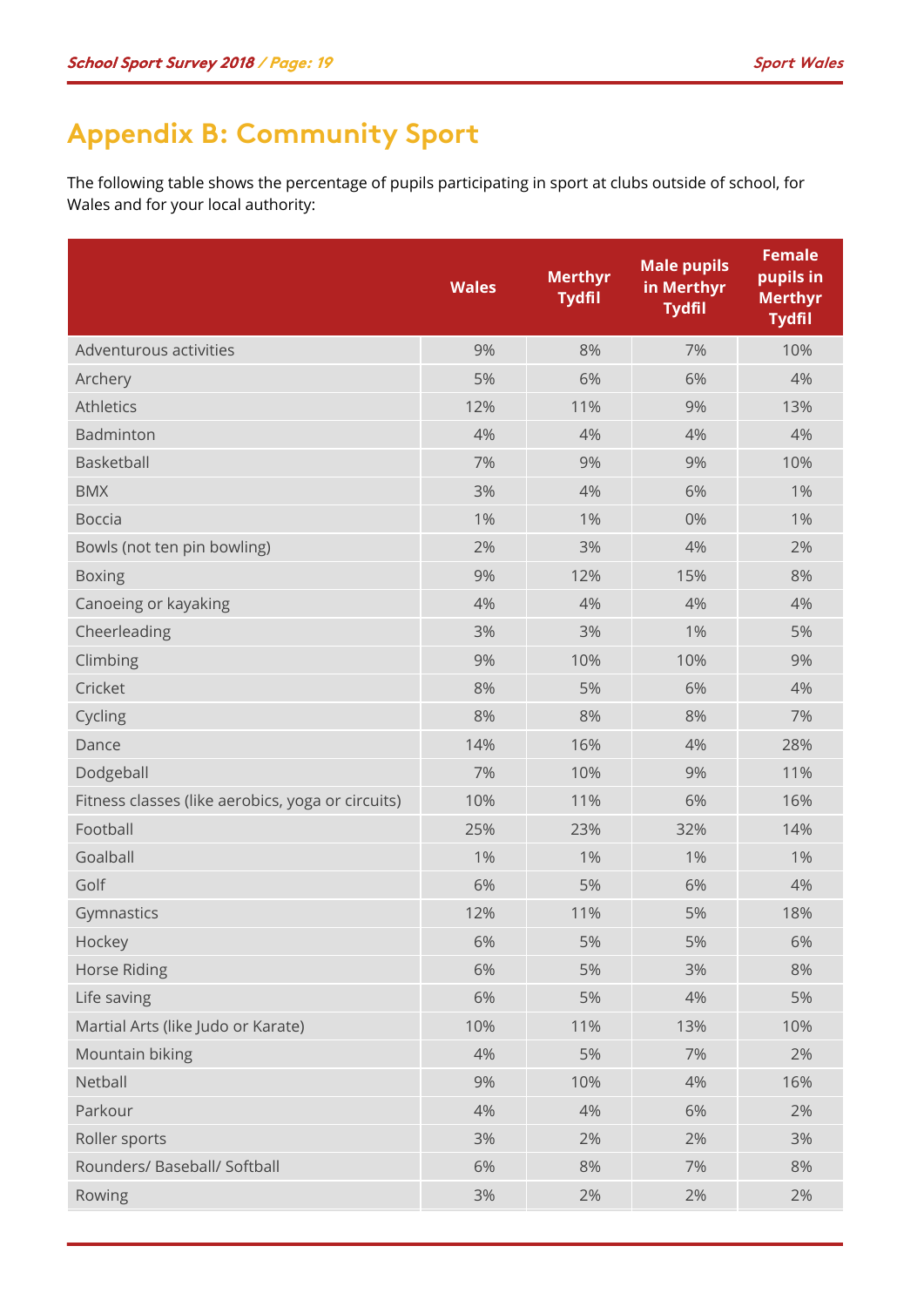| Rugby                                    | 16% | 18%   | 28% | 8%  |
|------------------------------------------|-----|-------|-----|-----|
| Running or jogging                       | 16% | 16%   | 16% | 16% |
| Sailing                                  | 2%  | 2%    | 2%  | 1%  |
| Skateboarding                            | 2%  | 3%    | 4%  | 2%  |
| Snowsports (like skiing or snowboarding) | 3%  | 3%    | 3%  | 2%  |
| Squash                                   | 2%  | 2%    | 3%  | 2%  |
| Surfing                                  | 3%  | 2%    | 3%  | 2%  |
| Swimming                                 | 27% | 24%   | 21% | 27% |
| Table tennis                             | 6%  | 8%    | 8%  | 7%  |
| Tennis or short tennis                   | 7%  | 6%    | 7%  | 5%  |
| Trampolining                             | 9%  | 11%   | 11% | 11% |
| Triathlon                                | 2%  | $1\%$ | 1%  | 1%  |
| Volleyball                               | 3%  | 5%    | 4%  | 5%  |
| Water polo                               | 3%  | 3%    | 3%  | 3%  |
| Weightlifting                            | 4%  | 5%    | 7%  | 4%  |
| Wheelchair basketball                    | 1%  | 2%    | 2%  | 2%  |
| Wheelchair rugby                         | 1%  | 1%    | 1%  | 1%  |
| Wheelchair tennis                        | 1%  | 1%    | 1%  | 1%  |
| Other sports                             | 12% | 12%   | 11% | 12% |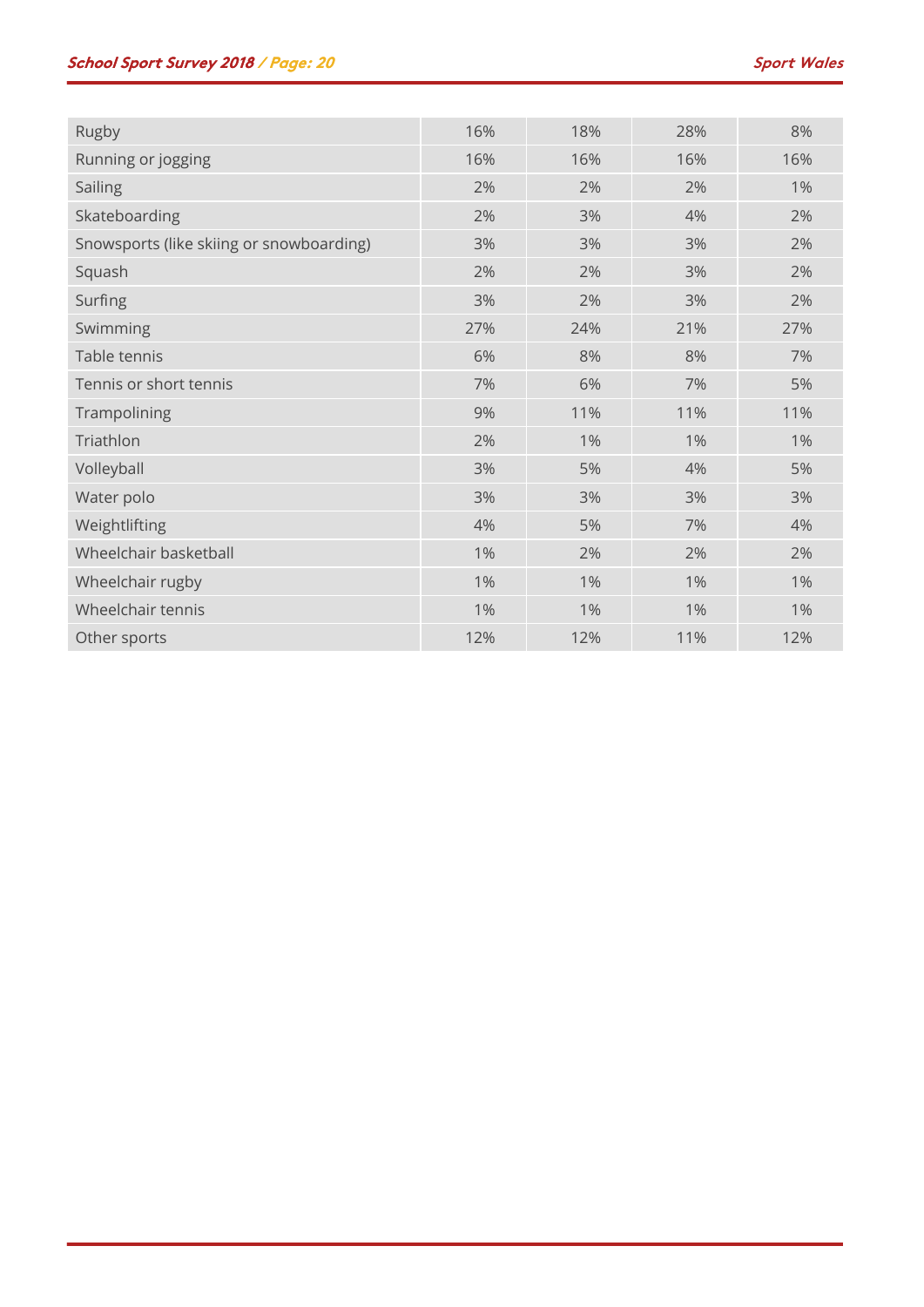# **Appendix C: Latent Demand**

The following table shows the percentage of pupils that would like to do more sport, in Wales and in your local authority:

|                                                   | <b>Wales</b> | <b>Merthyr</b><br><b>Tydfil</b> | <b>Male pupils</b><br>in Merthyr<br><b>Tydfil</b> | <b>Female</b><br>pupils in<br><b>Merthyr</b><br><b>Tydfil</b> |
|---------------------------------------------------|--------------|---------------------------------|---------------------------------------------------|---------------------------------------------------------------|
| Adventurous activities                            | 31%          | 32%                             | 32%                                               | 32%                                                           |
| Archery                                           | 27%          | 29%                             | 31%                                               | 26%                                                           |
| <b>Athletics</b>                                  | 28%          | 28%                             | 25%                                               | 31%                                                           |
| Badminton                                         | 18%          | 16%                             | 15%                                               | 17%                                                           |
| Basketball                                        | 30%          | 36%                             | 39%                                               | 33%                                                           |
| <b>BMX</b>                                        | 20%          | 21%                             | 31%                                               | 11%                                                           |
| <b>Boccia</b>                                     | 4%           | 5%                              | 6%                                                | 4%                                                            |
| Bowls (not ten pin bowling)                       | 10%          | 10%                             | 12%                                               | 9%                                                            |
| <b>Boxing</b>                                     | 27%          | 28%                             | 35%                                               | 21%                                                           |
| Canoeing or kayaking                              | 19%          | 16%                             | 15%                                               | 18%                                                           |
| Cheerleading                                      | 16%          | 16%                             | 5%                                                | 29%                                                           |
| Climbing                                          | 35%          | 37%                             | 37%                                               | 37%                                                           |
| Cricket                                           | 23%          | 20%                             | 26%                                               | 14%                                                           |
| Cycling                                           | 40%          | 36%                             | 38%                                               | 36%                                                           |
| Dance                                             | 27%          | 28%                             | 10%                                               | 47%                                                           |
| Dodgeball                                         | 37%          | 38%                             | 42%                                               | 34%                                                           |
| Fitness classes (like aerobics, yoga or circuits) | 20%          | 22%                             | 14%                                               | 30%                                                           |
| Football                                          | 43%          | 46%                             | 58%                                               | 34%                                                           |
| Goalball                                          | 6%           | 7%                              | 9%                                                | 6%                                                            |
| Golf                                              | 20%          | 21%                             | 26%                                               | 15%                                                           |
| Gymnastics                                        | 25%          | 28%                             | 15%                                               | 42%                                                           |
| Hockey                                            | 20%          | 19%                             | 19%                                               | 19%                                                           |
| Horse Riding                                      | 24%          | 27%                             | 15%                                               | 39%                                                           |
| Life saving                                       | 18%          | 17%                             | 15%                                               | 19%                                                           |
| Martial Arts (like Judo or Karate)                | 22%          | 20%                             | 20%                                               | 19%                                                           |
| Mountain biking                                   | 28%          | 28%                             | 36%                                               | 21%                                                           |
| Netball                                           | 26%          | 30%                             | 17%                                               | 44%                                                           |
| Parkour                                           | 29%          | 30%                             | 39%                                               | 20%                                                           |
| Roller sports                                     | 15%          | 15%                             | 11%                                               | 20%                                                           |
| Rounders/ Baseball/ Softball                      | 27%          | 26%                             | 24%                                               | 28%                                                           |
| Rowing                                            | 13%          | 11%                             | 12%                                               | 10%                                                           |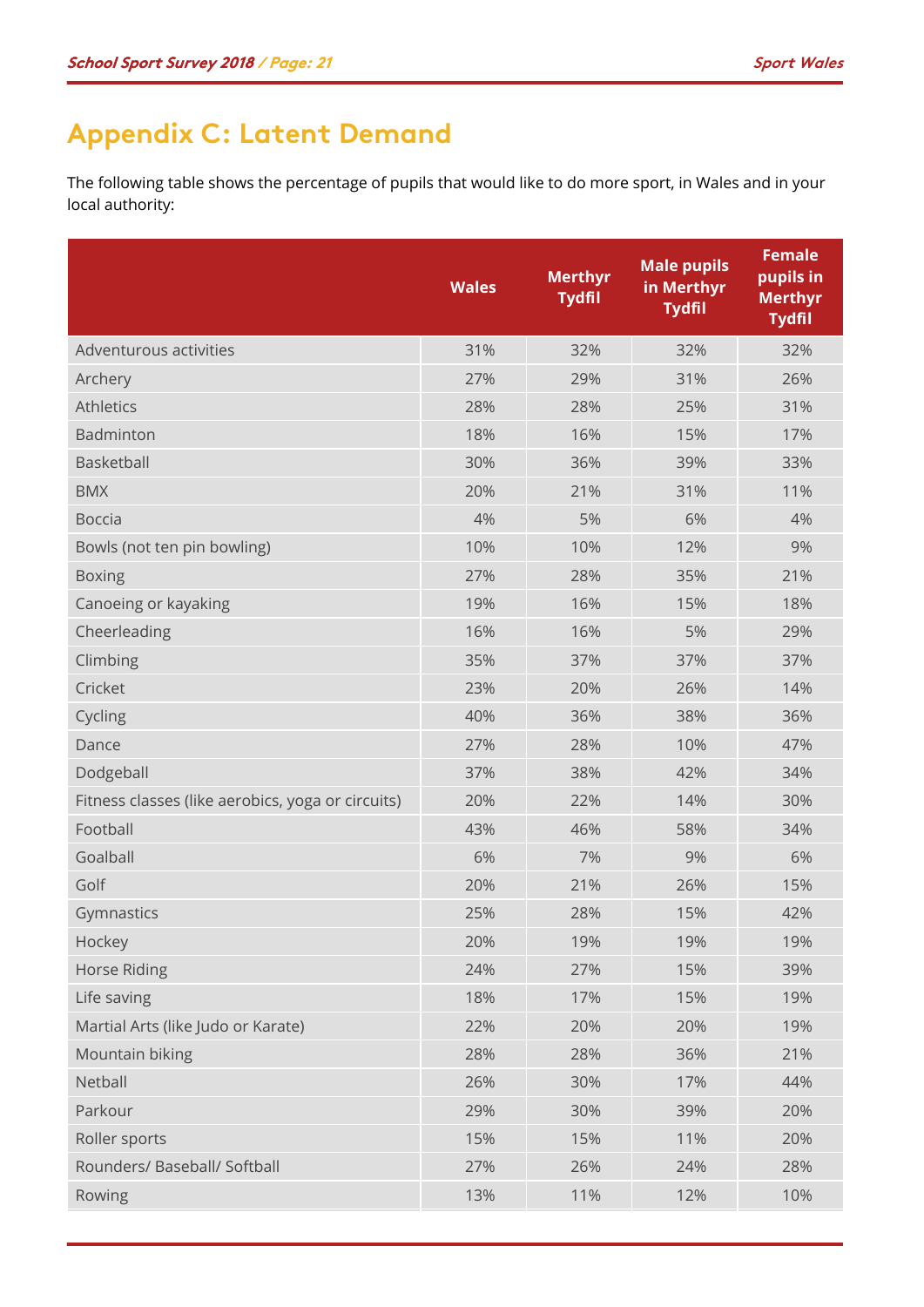| Rugby                                    | 31% | 34% | 44% | 23% |
|------------------------------------------|-----|-----|-----|-----|
| Running or jogging                       | 34% | 36% | 32% | 40% |
| Sailing                                  | 12% | 11% | 11% | 10% |
| Skateboarding                            | 17% | 19% | 19% | 18% |
| Snowsports (like skiing or snowboarding) | 18% | 15% | 15% | 15% |
| Squash                                   | 11% | 12% | 13% | 10% |
| Surfing                                  | 23% | 20% | 20% | 21% |
| Swimming                                 | 52% | 54% | 49% | 59% |
| Table tennis                             | 26% | 25% | 27% | 24% |
| Tennis or short tennis                   | 22% | 19% | 21% | 17% |
| Trampolining                             | 40% | 44% | 41% | 48% |
| Triathlon                                | 11% | 9%  | 10% | 9%  |
| Volleyball                               | 17% | 19% | 17% | 21% |
| Water polo                               | 16% | 16% | 14% | 19% |
| Weightlifting                            | 17% | 18% | 22% | 13% |
| Wheelchair basketball                    | 7%  | 12% | 11% | 12% |
| Wheelchair rugby                         | 5%  | 8%  | 9%  | 6%  |
| Wheelchair tennis                        | 5%  | 8%  | 8%  | 7%  |
| Other sports                             | 25% | 27% | 27% | 28% |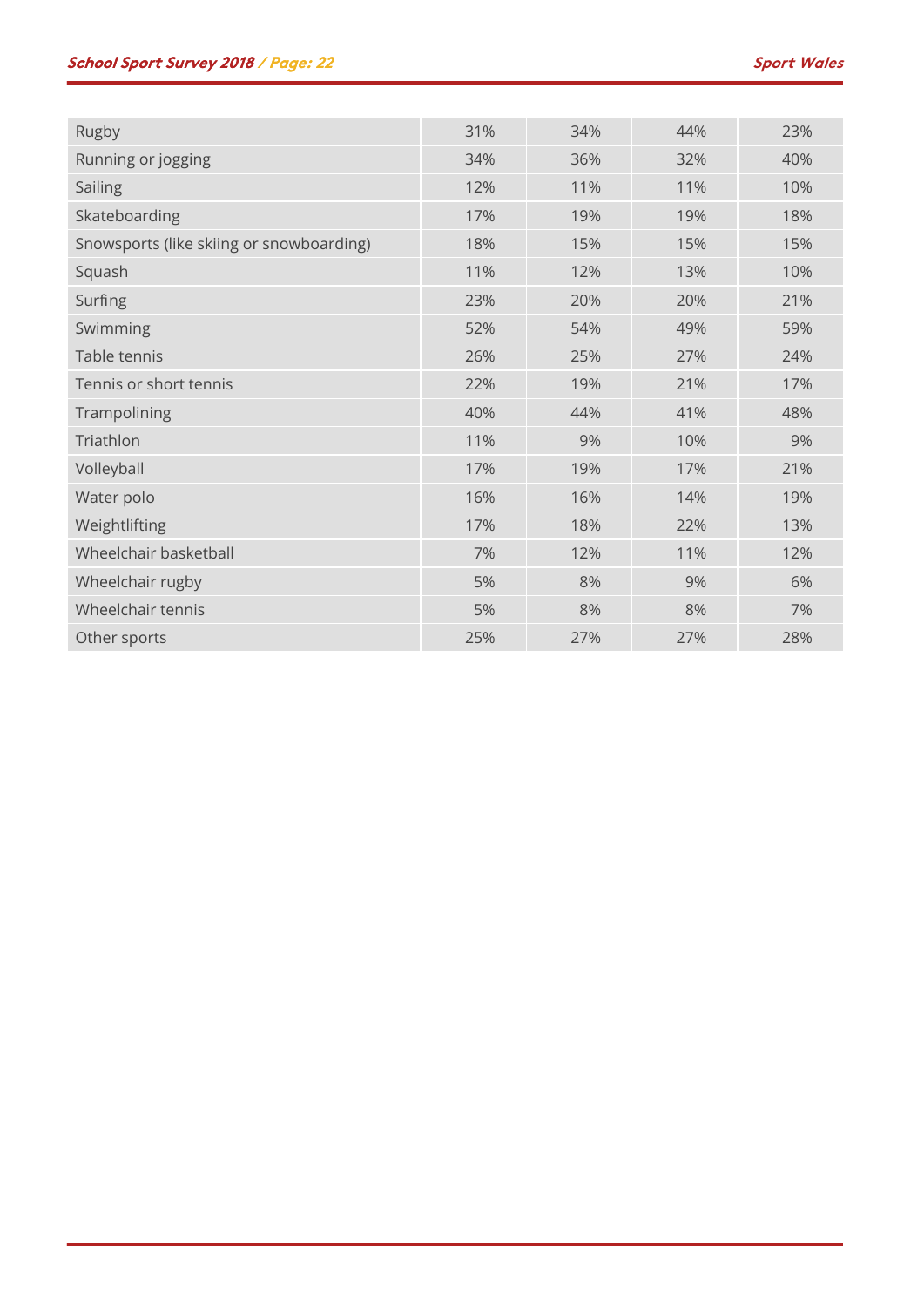# **Appendix D: 'I would do more sport if...'**

The following table shows the percentage of pupils that 'would do more sport if…':

|                                                   | <b>Wales</b> | <b>Merthyr</b><br><b>Tydfil</b> | <b>Male pupils</b><br>in Merthyr<br><b>Tydfil</b> | <b>Female</b><br>pupils in<br><b>Merthyr</b><br><b>Tydfil</b> |
|---------------------------------------------------|--------------|---------------------------------|---------------------------------------------------|---------------------------------------------------------------|
| There were more sports that suited me             | 35%          | 36%                             | 35%                                               | 39%                                                           |
| My parents went with me                           | 11%          | 11%                             | 10%                                               | 11%                                                           |
| My friends went with me                           | 38%          | 37%                             | 29%                                               | 45%                                                           |
| I had more time                                   | 34%          | 29%                             | 27%                                               | 31%                                                           |
| It was cheaper                                    | 19%          | 14%                             | 12%                                               | 16%                                                           |
| If the clubs were easier to get to                | 20%          | 17%                             | 13%                                               | 21%                                                           |
| If the school sports facilities were better       | 12%          | 11%                             | 9%                                                | 13%                                                           |
| If the community sports facilities were better    | 9%           | 7%                              | 7%                                                | 7%                                                            |
| If the changing rooms were nicer                  | 12%          | 10%                             | 8%                                                | 13%                                                           |
| If the kit was nicer                              | 12%          | 11%                             | 9%                                                | 14%                                                           |
| If I had the kit or equipment that I need         | 12%          | 11%                             | 9%                                                | 14%                                                           |
| If I was fitter                                   | 20%          | 22%                             | 20%                                               | 24%                                                           |
| If I was better at sport                          | 21%          | 23%                             | 19%                                               | 27%                                                           |
| If girls and boys did sports at different times   | 10%          | 11%                             | 5%                                                | 16%                                                           |
| If I didn't have to go straight home after school | 9%           | 8%                              | 7%                                                | 9%                                                            |
| If I didn't have to get the bus home              | 6%           | 6%                              | 4%                                                | 7%                                                            |
| If I didn't have other things to do after school  | 14%          | 13%                             | 9%                                                | 17%                                                           |
| If I enjoyed it more                              | 15%          | 16%                             | 13%                                               | 19%                                                           |
| If I was more confident                           | 21%          | 20%                             | 14%                                               | 26%                                                           |
| I already do enough sport                         | 9%           | 6%                              | 8%                                                | 4%                                                            |
| I don't want to do more sport                     | 4%           | 5%                              | 6%                                                | 4%                                                            |
| Other                                             | 13%          | 12%                             | 13%                                               | 12%                                                           |